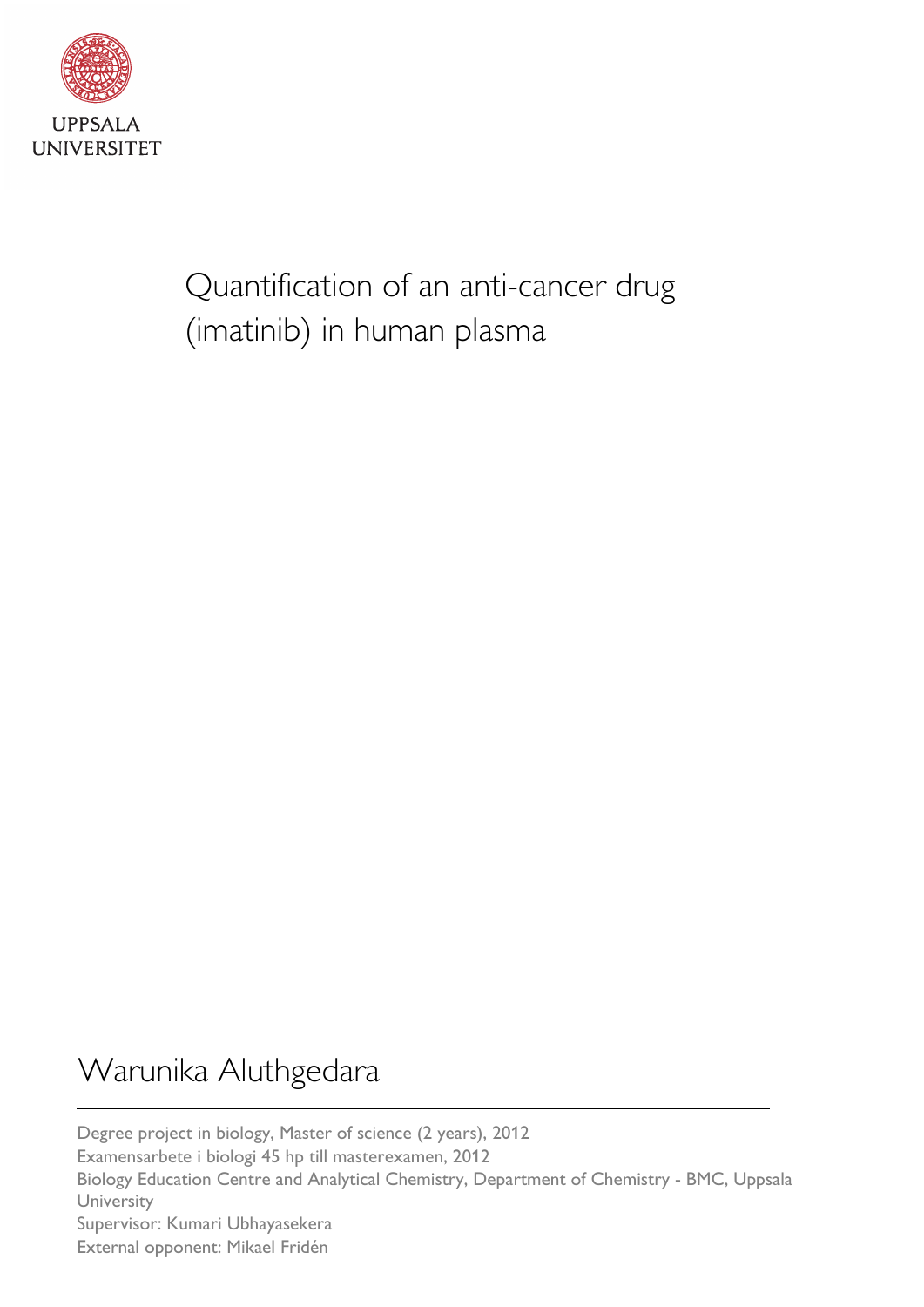# **TABLE OF CONTENTS**

| 1 |       |  |  |
|---|-------|--|--|
| 2 |       |  |  |
| 3 |       |  |  |
|   | 3.1   |  |  |
|   | 3.2   |  |  |
|   | 3.2.1 |  |  |
|   | 3.2.2 |  |  |
|   | 3.2.3 |  |  |
|   | 3.3   |  |  |
|   | 3.4   |  |  |
| 4 |       |  |  |
|   | 4.1   |  |  |
|   | 4.2   |  |  |
|   | 4.2.1 |  |  |
|   | 4.2.2 |  |  |
|   | 4.2.3 |  |  |
| 5 |       |  |  |
|   | 5.1   |  |  |
|   | 5.1.1 |  |  |
|   | 5.1.2 |  |  |
|   | 5.1.3 |  |  |
|   | 5.2   |  |  |
|   | 5.2.1 |  |  |
|   | 5.3   |  |  |
| 6 |       |  |  |
| 7 |       |  |  |
| 8 |       |  |  |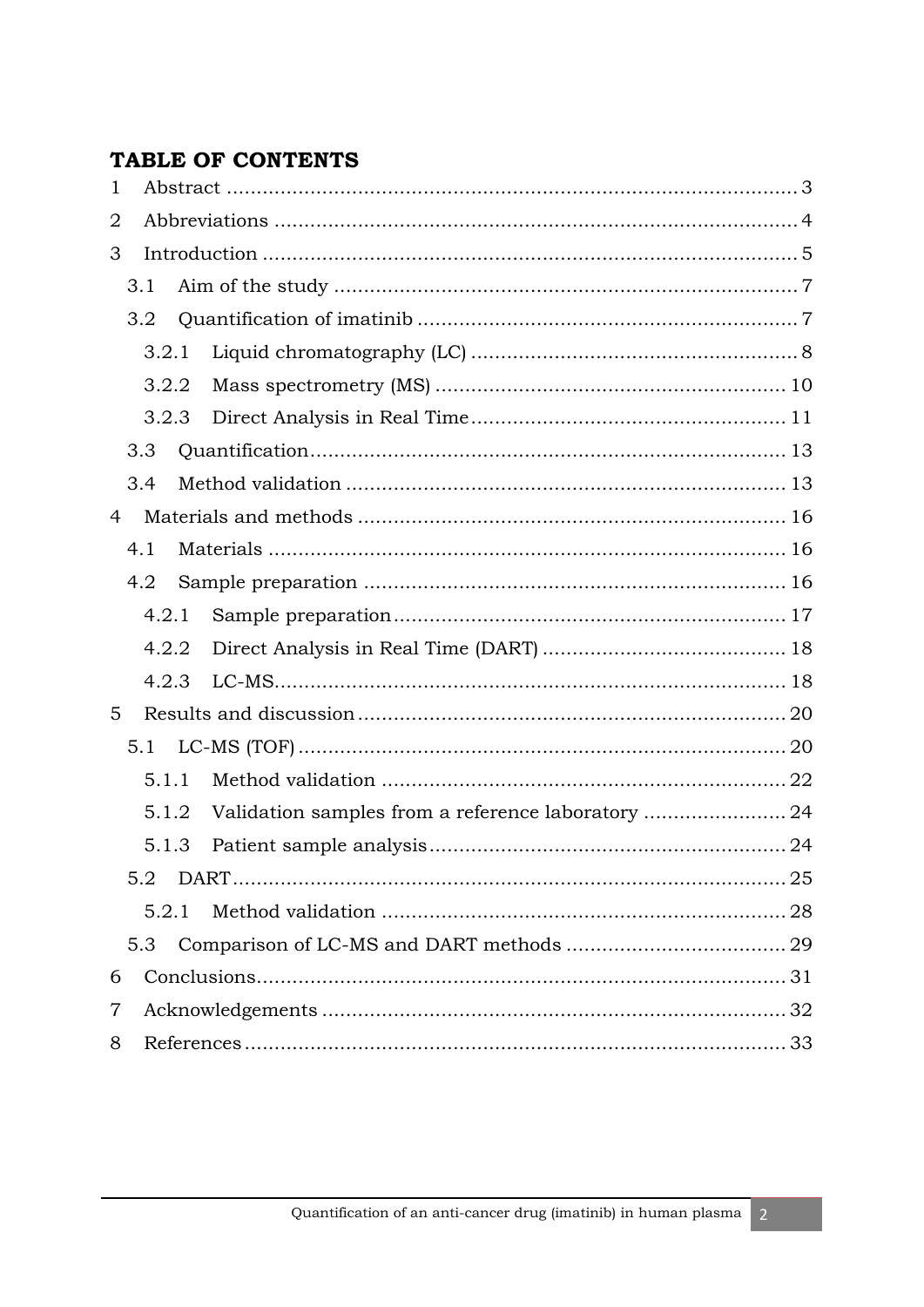# **1 ABSTRACT**

Imatinib mesylate (Gleevec<sup>®</sup> or Glivec<sup>®</sup>) is the first of a new class of drugs developed for cancer treatment that selectively eliminates cancer cells instead of destroying all the rapidly dividing cells. It eliminates cancer by competitively inhibiting tyrosine kinase bcr-abl that is responsible for chronic myelogenous leukemia (CML). Imatinib also inhibits c-Kit tyrosine kinases responsible for the gastro-intestinal stromal tumours (GISTs) and platelet-derived growth factor receptor (PDGFR) implicated in the pathogenesis of the hypereosinophilic syndrome.

Therapies with imatinib have shown significant inter-individual variability in pharmacokinetics, demanding a need for Therapeutic Drug Monitoring (TDM) in order to achieve an optimal response in CML therapy and to minimize adverse side effects. Two methods for determination of imatinib level in plasma have been evaluated and presented in this thesis. The first method is liquid chromatography coupled to mass spectrometry (LC-MS) technique after direct precipitation of protein; and the second technique is direct analysis in real time (DART) mass spectrometry. Both techniques are comparable in precision and accuracy.

The linearity of the LC-MS method was evaluated over the imatinib concentration range of 30 – 10000 ng/mL in human plasma with correlation coefficient (R<sup>2</sup>) of  $\geq$  0.999 and a mean coefficient of variation (CV) of 2.89 % (n=3). The associated limit of detection (LOD) and limit of quantification (LOQ) were 3 and 10 ng/mL respectively. The average instrument precision was 2.25 % and the inter/intra-day accuracy and precision (CV) ranges were 98 – 106 % and 1.8 - 4.4 % respectively. The recoveries determined at low, medium and high concentration levels varied from 95 – 107 % and within the acceptable limits.

The developed DART method was partially evaluated. This method showed a great potential in rapid analysis of imatinib in human plasma. Results indicated that the linearity of the calibration curve stretched over the range of 30 – 10000 ng/mL with  $R^2 \ge 0.995$  and a mean CV of 8.3 % (n=3). LOD was found to be 5 ng/mL and LOQ of 16 ng/mL. Its precision was 11 %. The use of DART method for imatinib quantification is novel. To our knowledge, this is the first evidence of a successful application of this method for the analysis of imatinib in plasma.

#### Keywords

Imatinib, Gleevec, Glivec, tyrosine kinase, liquid chromatography, TOF mass spectrometry, quantification, human plasma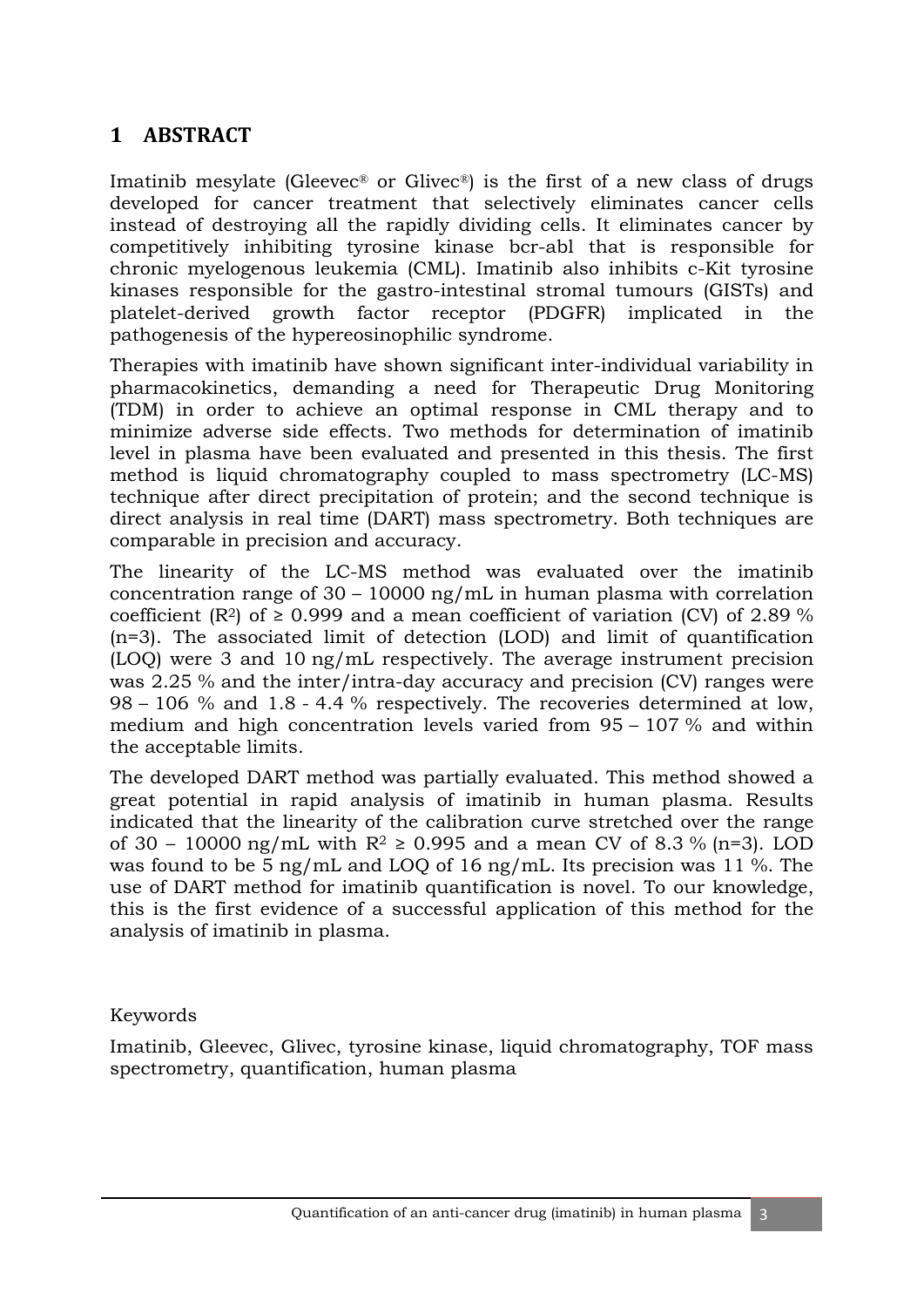# **2 ABBREVIATIONS**

| AccuTOF      | Accurate time of flight                     |
|--------------|---------------------------------------------|
| AP           | Accelerated phase                           |
| <b>APCI</b>  | Atmospheric pressure chemical ionisation    |
| <b>APPI</b>  | Atmospheric pressure photoionization        |
| <b>CML</b>   | Chronic myelogenous leukemia                |
| CP           | Chronic phase                               |
| <b>CV</b>    | Coefficient of variation                    |
| <b>DART</b>  | Direct analysis in real time                |
| <b>ESI</b>   | Electrospray ionization                     |
| <b>FDA</b>   | Food and drug administration                |
| <b>GISTs</b> | Gastro-intestinal stromal tumours           |
| <b>HPLC</b>  | High performance liquid chromatography      |
| <b>LOD</b>   | Limit of detection                          |
| LOQ          | Limit of quantification                     |
| <b>MALDI</b> | Matrix assisted laser desorption ionization |
| MS           | Mass spectroscopy                           |
| <b>PDGFR</b> | Platelet-derived growth factor receptor     |
| QC           | Quality control                             |
| RT           | Retention time                              |
| <b>SD</b>    | Standard deviation                          |
| TIC          | Total ion chromatogram                      |
| TKI          | Tyrosine kinase inhibitor                   |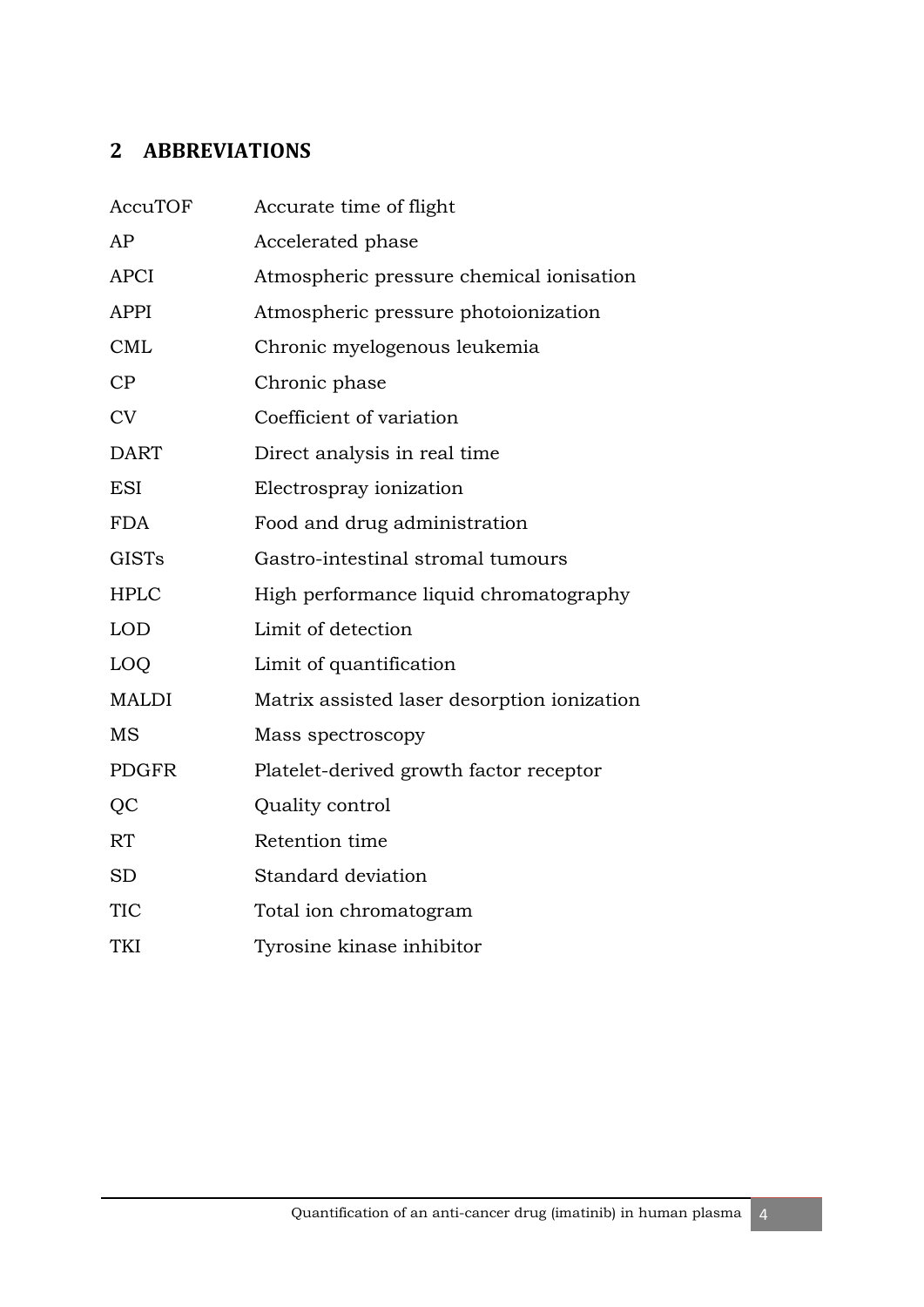## **3 INTRODUCTION**

The central theme of this study is measurement of imatinib in human plasma using in-house instrumentation. In the first part of the thesis, a brief introduction of imatinib and theoretical background of the instruments that have been used in this study is presented. The second part of the thesis describes the methodology, results and discussion.

Chronic myelogenous leukemia (CML) is a form of cancer that leads to uncontrolled multiplication of white blood cells in the bone marrow, and a consequently increasing amount of white blood cells in blood. The Philadelphia chromosome, named after the city where it was first discovered in 1950s, is the main cause for CML [1]. Nearly 95 % the CML patients have shown this abnormality [2]. The reciprocal translocation between chromosome 9 and 22 makes up the Philadelphia chromosome. The result is that part of bcr gene from chromosome 22 is fused with part of the abl gene of chromosome 9. This swapping of genetic material provides DNA codes for mutant tyrosine kinase, known as bcr-abl. Normal functioning of the tyrosine kinase requires activation by other cellular messaging proteins before initiating cell division. The fused bcr-abl protein transcript is constitutively active and it is not required to be activated by other cellular messaging proteins as illustrated in Figure 1A. The bcr-abl activates a number of cell cycle controlling proteins and enzymes thereby speeding up cell division [1, 3, 4].



*Figure 1. A simplified representation of the mechanism of action of imatinib showing the binding to the kinase activation domain of bcr-abl oncoprotein occupying adenosine triphosphate (ATP).*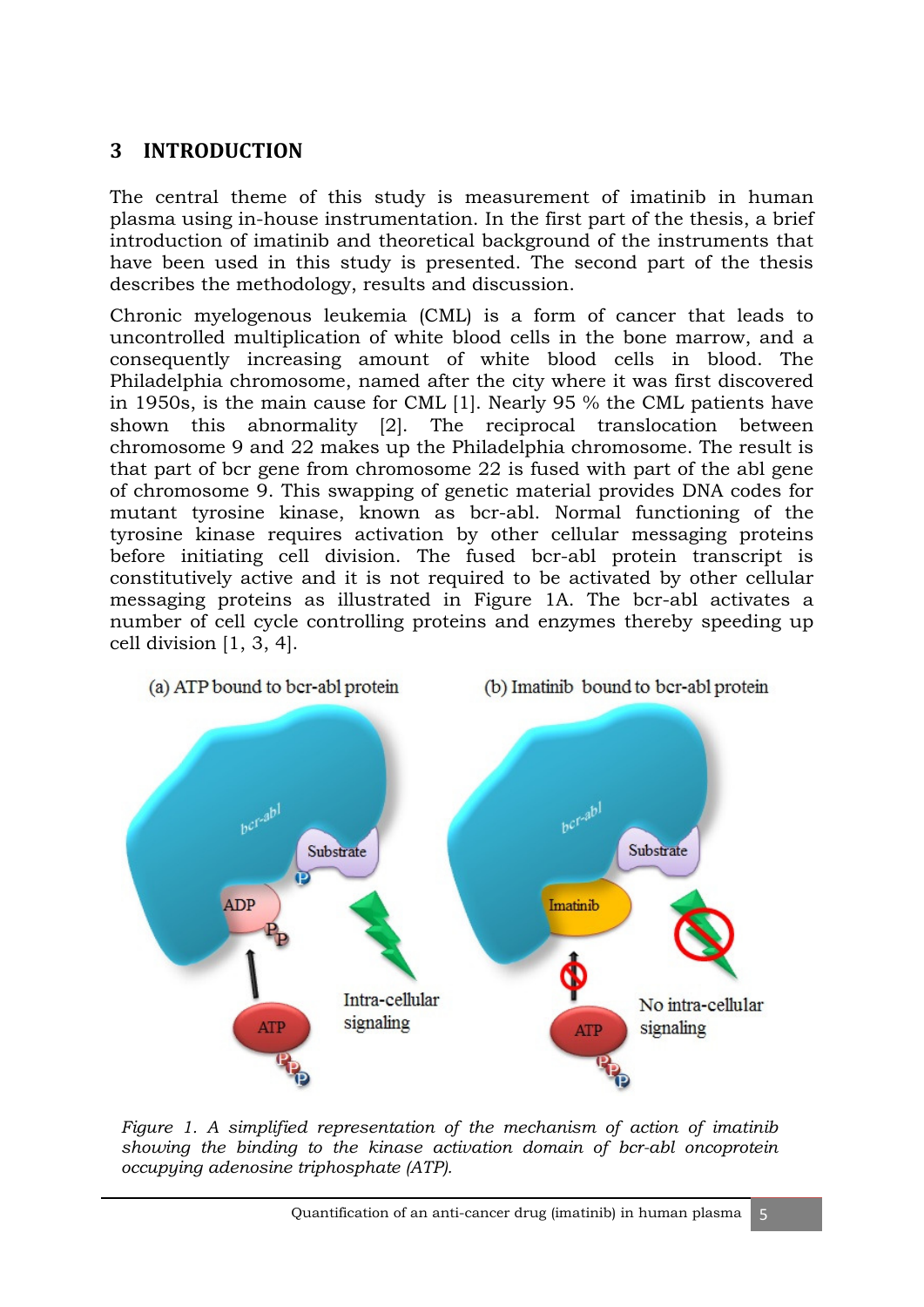Diagnosis of CML usually takes place in the initial chronic phase (CP) and if left untreated it progresses to an accelerated phase (AP) in three to five years [5]. According to the statistics published by the United States (US) National Cancer Institute [6], most of the CML patients are diagnosed in the latter part of their life with an average of 64 years of age and an incidence rate of 1.6 per 100000/year. Statistics also shows that CML tends to be more common in men than women. Chemotherapy, bone marrow transplantation, immunotherapy (interferon) and tyrosine kinase inhibitors (imatinib, dasatinib and nilotinib) are among the treatments for CML [3].

Until the introduction of imatinib, interferon alfa was widely regarded as the best treatment for CML patients who cannot be treated with stem cell transplantation in the chronic phase of the disease. This drug is known to cause a number of side effects, especially in older patients. Stem cell transplantation can only be used for a selected number of patients and may still cause serious complications or even death [3].

Imatinib (Figure 2) is chemically designated as 4-[(4-methyl-1 piperazinyl)methyl]-N-[4-methyl-3-[[4-(3-pyridinyl)-2-pyrimidinyl]amino] phenyl] benzamide. The molecular formula of imatinib is  $C_{29}H_{31}N_7O$  and its monoisotopic molecular weight is 493.259 g/mol. Imatinib is highly soluble in water at low pH  $(≤ 5.5)$ , but is poorly soluble or insoluble at neutral and alkaline pH [7]. Imatinib is readily soluble in most of polar organic solvents like methanol and ethanol, however it is less soluble or insoluble in low polar solvents.



*Figure 2. Chemical structure of imatinib.* 

Imatinib acts by blocking the ATP binding site of bcr-abl, thereby competitively inhibiting the enzyme activity of the protein as illustrated in Figure 1. In addition, imatinib is also known for inhibiting c-kit tyrosine kinase responsible for the gastro-intestinal stromal tumours (GISTs) and platelet-derived growth factor receptor (PDGFR) involved in the pathogenesis of the hypereosinophilic syndrome. Imatinib, commercially available as Gleevec® or Glivec®, is therefore regarded as the first drug for cancer treatment that selectively eliminates cancer cells rather than destroying all the rapidly dividing cells [8]. It was first clinically tested for treating CML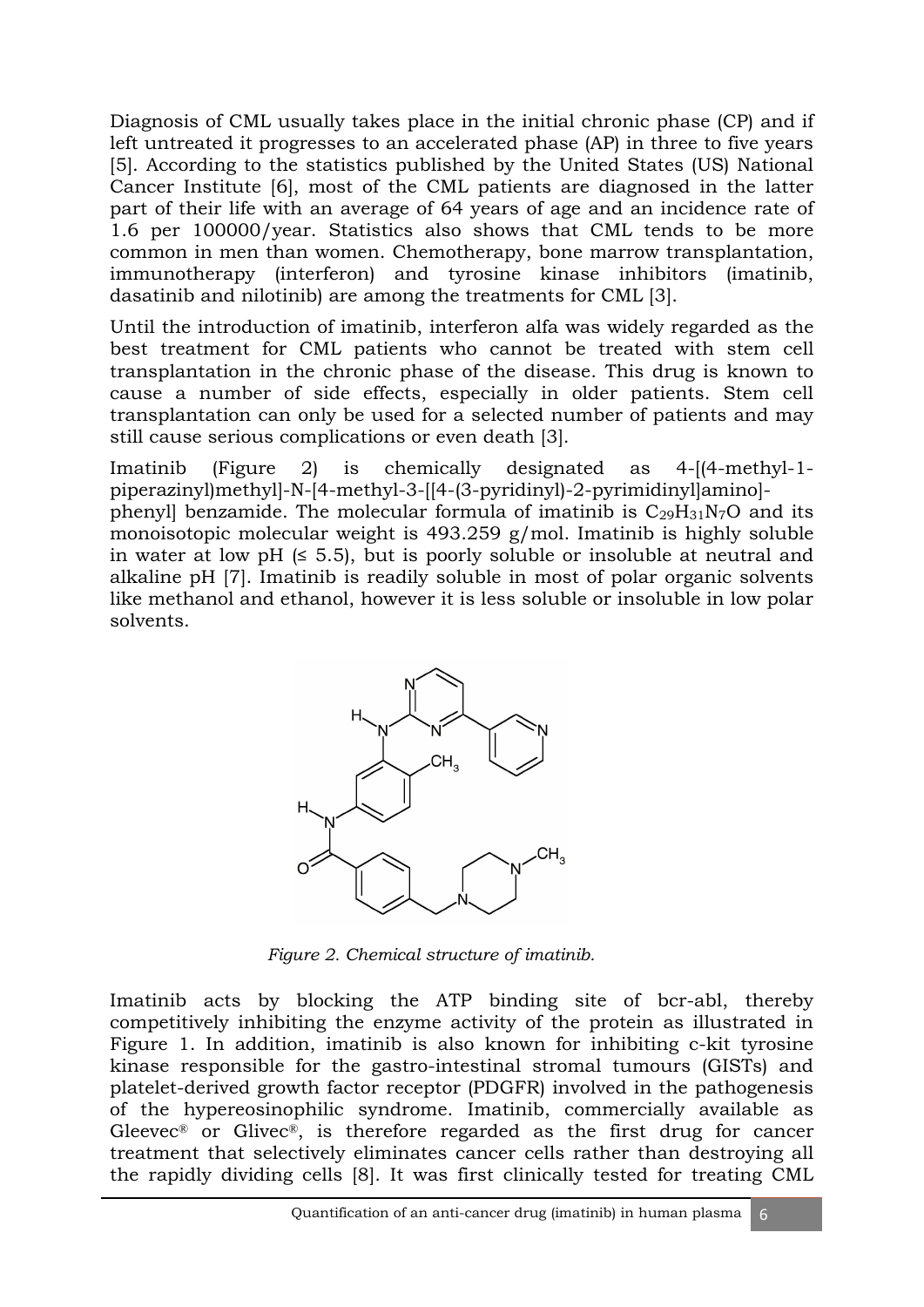patients in 1998 and received FDA and EU approval in 2001 [2]. There are two second generation drugs of imatinib; namely Nilotinib and Dasatinib used for treating imatinib resistant CML patients having more than 1002 ng imatinib per mL of plasma [9].

Imatinib is taken orally (400-600 mg per day) and its concentration in blood has to be within a certain range (500 – 1000 ng/mL) in order to achieve an optimal clinical response [4]. Pharmacokinetic studies of imatinib show that orally administrated imatinib is well absorbed and demonstrated 98% imatinib bioavailability irrespective of oral dosage [7]. It has been reported that the half-life of imatinib is approximately 18 hours and about 95% of imatinib bound to plasma proteins, mainly to albumin. Elimination of imatinib from the human body is mostly via faeces as metabolites and approximately 81% of the drug is eliminated in 7 days. However, the role of drug metabolizing enzyme activity in the fate of imatinib in cancer cells remains to be investigated [7]. Nausea, changes in blood cell counts, fluid retention and muscle cramps are some of the side-effects that imatinib treated CML patients may experience, which are however considered manageable and much less severe than that of the interferon therapy [3]. The imatinib concentration in cancer patients treated within the recommended dosage does vary depending on several factors: such as individuals' drug metabolism, body weight, sex, etc. Picard et al. [10] suggested that monitoring imatinib concentration in CML patients is useful for grasping the reason for treatment failure, to monitor the suboptimal response of patients receiving recommended dosage for individual dosage adjustment. According to Götze et al. [11], therapies with thyrosine kinase inhibitors (TKIs) have shown significant inter-individual variability in pharmacokinetics, which demand a need for Therapeutic Drug Monitoring (TDM) in order to achieve optimal response in CML therapy and thereby to minimize adverse side effects. According to another report, there is a slight age dependency of the imatinib distribution in plasma, which accounts for about 12% of CML patients younger than 65 years [7].

# **3.1 Aim of the study**

The general aim of this research was to develop a rapid and sensitive method for quantification of imatinib. The LC-MS (TOF) and DART-MS (TOF) methods have been explored to quantify imatinib in human plasma samples.

# **3.2 Quantification of imatinib**

The most commonly used method for determination of imatinib concentration in plasma is high performance liquid chromatography (HPLC) with either an ultra violet (UV) detector [12-15] or tandem mass spectrometry (MS) [16-21]. LC-MS has widely been applied as a reliable technique for quantification of imatinib in human plasma. The main difference among the reported LC-MS methods is the ionization technique, i.e. ESI or APCI. The reported methods describe various sample preparation techniques such as protein precipitation [15, 18] and liquid-liquid extraction [19] prior to the separation of analytes with reverse phase chromatography. In some protocols, use of solid phase extraction columns for the enrichment of the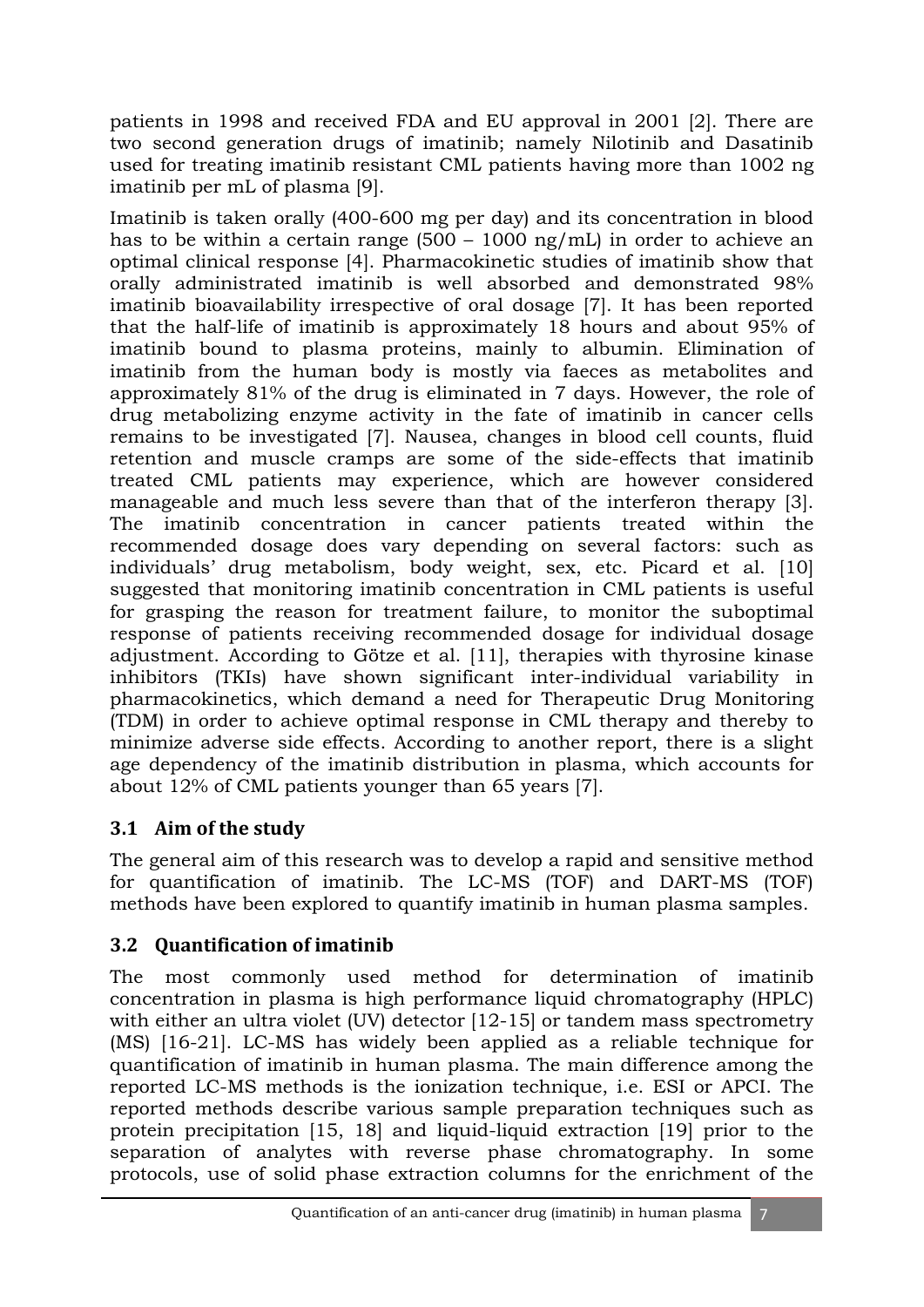analyte was discussed [14-16, 22]. There are some reports describing simultaneous quantification of imatinib and its main metabolite, CGP74588 [13, 16, 18, 23]. Although most of the published methods were initially on the quantification of single tyrosine kinase inhibitor (TKI), recent publications focus more on simultaneous TKIs analysis [9, 20, 21, 24] as improvement of the clinical outcome may be achieved through combination therapies according to recent studies [25, 26]. Use of ultra performance LC-MS-MS for quantification of 9 TKIs was also reported [22].

Recently imatinib in plasma has been quantified by capillary electrophoresis coupled to MS (CE-MS) [27]. However, CE-MS is laborious due to both sample preparation and instrumentation.

#### **3.2.1 Liquid chromatography (LC)**

Liquid chromatography is an analytical technique applied for separating analytes that are dissolved in a solvent. It was developed in the late 1960's and made a significant impact on biological research. The differential partitioning of analyte molecules between the stationary phase and mobile phase is the basis of the chromatography. The mobile phase is a liquid which is pumped through a solid phase. The most commonly used solid phase is silica particles covered with covalently bound molecules with desired properties. Due to different distribution of compounds between the phases, constituents of a sample introduced to the system will gain distinct velocities and thus be separated from each other (Figure 3).

Depending upon their specific chemical nature, analytes will be more or less strongly associated with either of these phases, and the difference in this degree of affinity for the stationary phase or mobile phase allows separating molecules.

In the first study of the project LC was employed with reverse phase (RP) mechanism. Here a commercially available C18 column (see method section for more detail) was used with gradient elution of the mobile phase. In RP chromatography the retention mechanism is dependent on hydrophobic interaction of the solute with the non-polar stationary phase [28]. The elution strength of the mobile phase is controlled by adjusting the type and amount of organic modifier. Retention can also be influenced by pH adjustments or by adding a counter ion to the mobile phase (pairing the solute to a counter ion). In this study, formic acid (0.1%) was added to the mobile phase to enhance retention interaction between the column's stationary phase and analytes and to improve the peak shapes since any silanol activity is suppressed under acidic conditions [28]. Moreover, in positive ion mode mass spectrometry, enhancement of ionization efficiency was previously observed in electro spray ionization (ESI) as formic acid has the necessary acidity and volatility to provide protons for this purpose [29].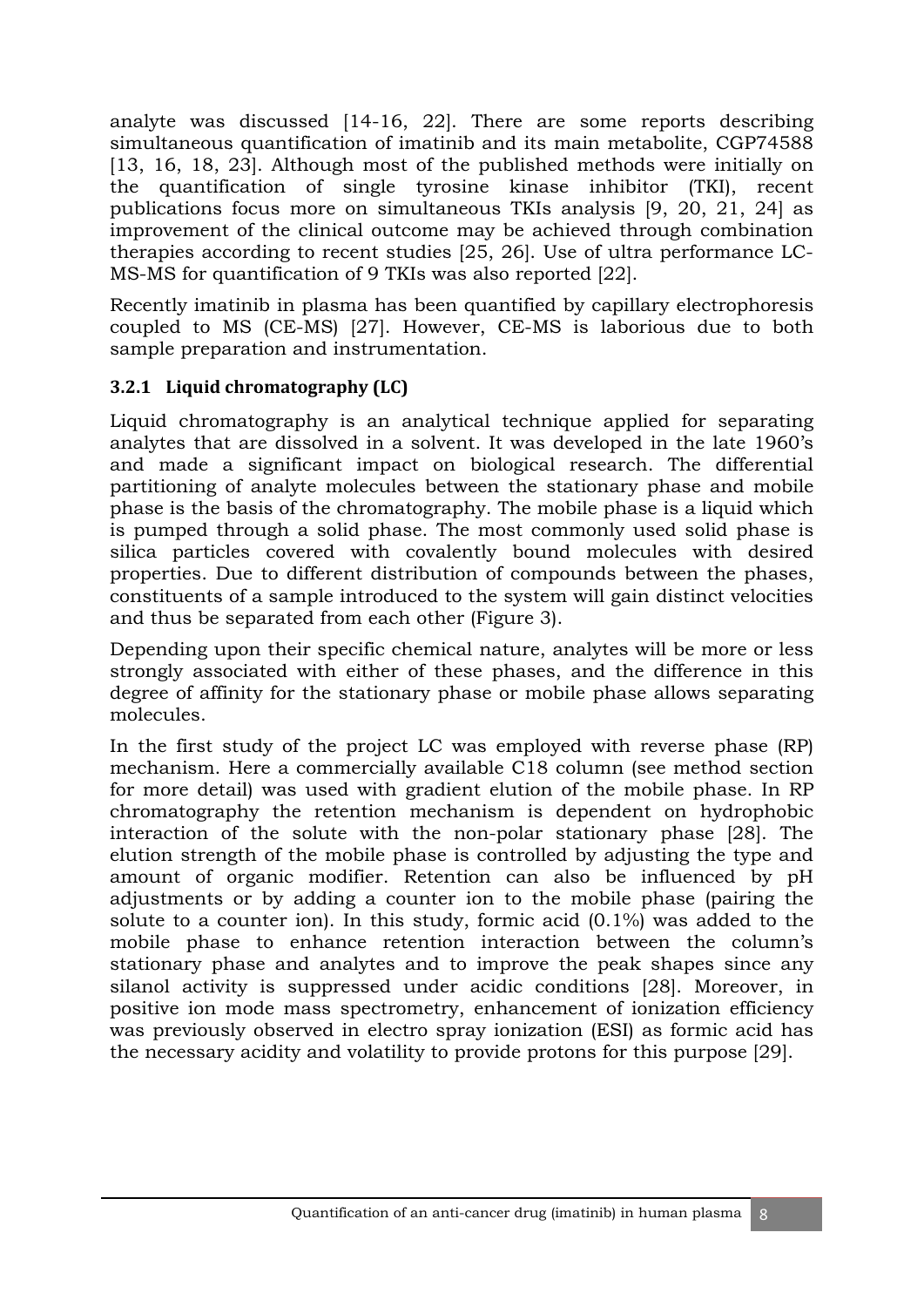

*Figure 3. Schematic representation of chromatographic separation technique.* 

Liquid chromatography is often used prior to mass spectrometry (MS) or tandem mass spectrometry (MS-MS) analysis in order to pre-concentrate and separate the analytes and to minimize suppression effects on analyte. Combination of modern chromatography and mass spectrometry enables identification and quantification of analytes with very low limit of detection and better selectivity. Figure 4 depicts a flow diagram of a LC system coupled with a mass spectrometer.



*Figure 4. A flow diagram of a liquid chromatography system.*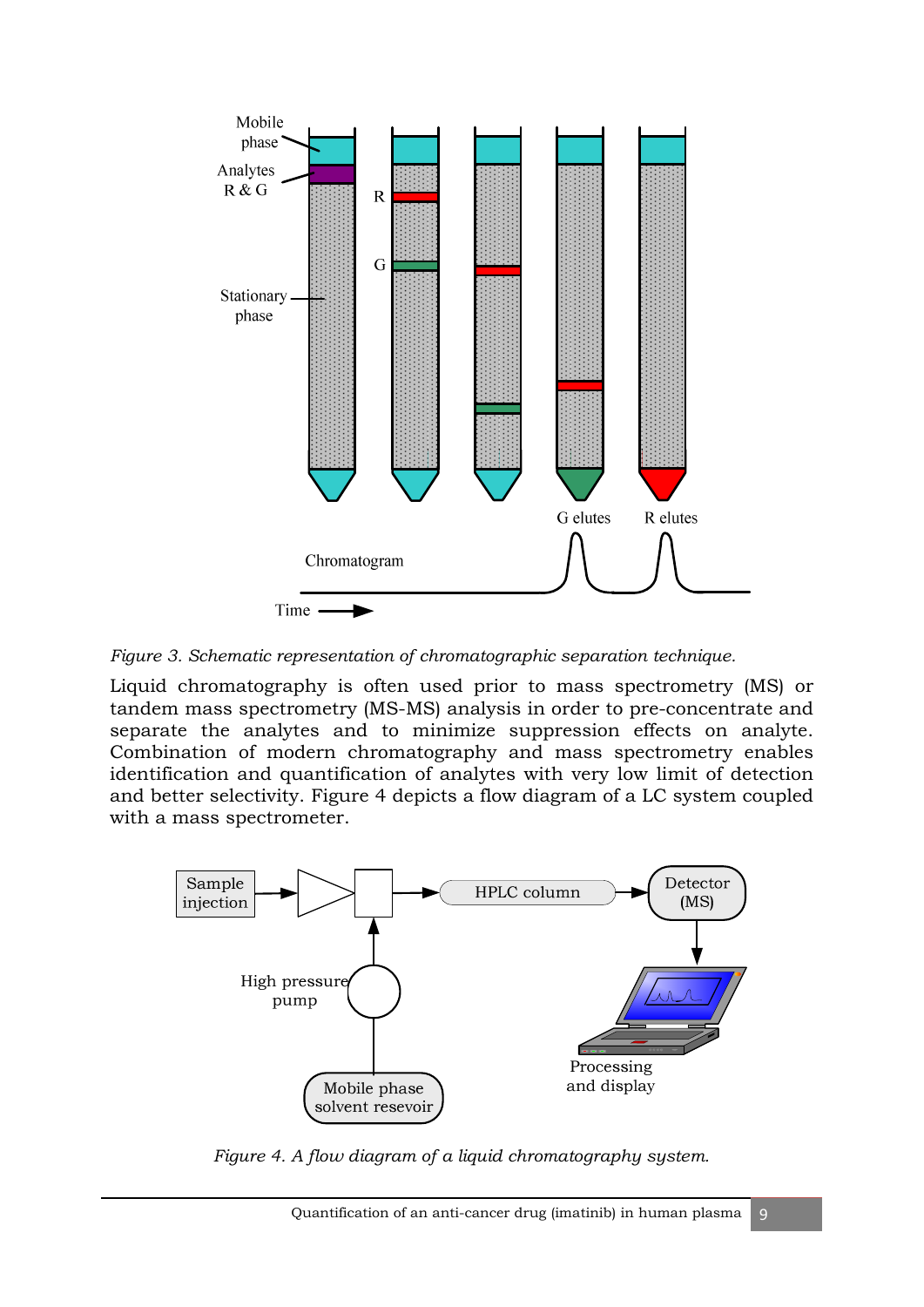#### **3.2.2 Mass spectrometry (MS)**

A mass spectrometer is an analytical instrument designed to separate ions according to their mass- to- charge (*m/z*) ratio and record their relative intensities. An MS system consists of an ion source, a mass analyser and a detector as schematically illustrated in Figure 5.

In order to separate and detect molecules in a mass spectrometer, they need to be present as ions in gas phase. Electro-spray ionization (ESI) is the most frequently used ionization method [30] and can be directly coupled with HPLC allowing analysis of natural products, drugs and drug metabolites, proteins, nucleic acids, etc. In ESI, molecular species are dissociated in liquid phase and get desorbed into the gas phase when high voltage is applied in between the sample outlet and the mass spectrometer inlet. The LC-MS system employed in this study used ESI.



*Figure 5. Schematic diagram of mass spectrometer.* 

In this method development we used a time of flight mass spectrometer (TOF) coupled with a liquid chromatography (LC) and a rather new DART. The basic principle of a TOF is to accelerate ions to a certain kinetic energy, measure the time of flight between two given points in a field free space, and thereby calculate the *m/z* ratio [31].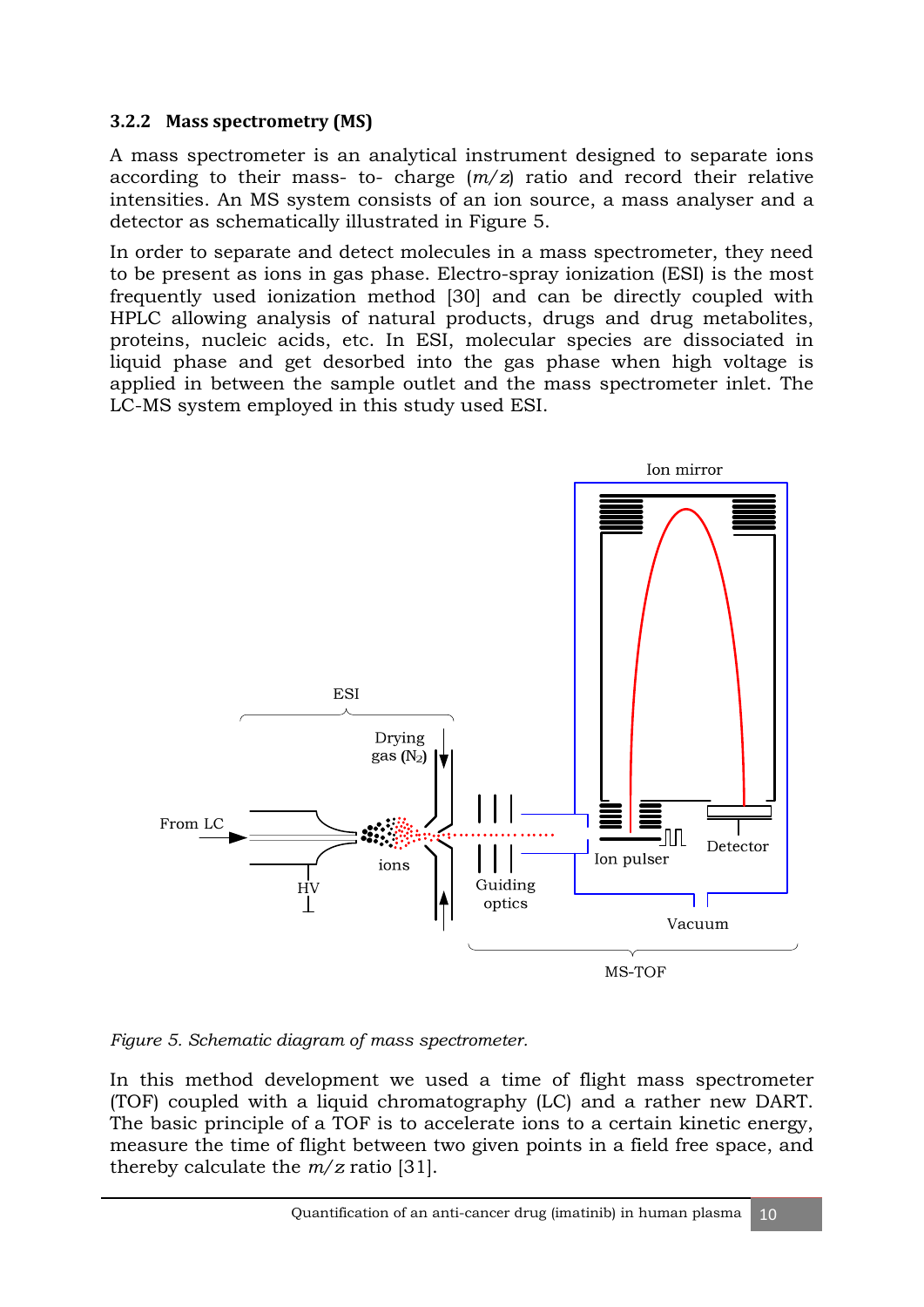MS-TOF continuously registers ions over the complete mass range and thus this MS is the ideal choice for the investigations of imatinib, since its ability to acquire wide range of masses.

#### **3.2.3 Direct Analysis in Real Time**

Direct Analysis in Real Time, developed by Laramee and Cody in 2005 [32, 33], is an ion source operated at atmospheric pressure allowing direct introduction of solid and liquid samples into mass spectrometry system. This feature eliminates the need of conventional sample preparation and separation conducted by liquid chromatography. DART is literally an atmospheric pressure ionization technique among others, and performs the ionization through collisions between the analyte (A) and electronically excited atoms or vibronically excited molecules (or metastables M\* ) [32].

The DART source is usually coupled with an atmospheric pressure ionization time of flight (TOF) mass spectrometer (MS) allowing high-resolution and accurate mass detection. The DART-MS (TOF) offers analysis of solid samples in original state and ionization takes place directly on the sample surface in open air (e.g., currency bills and drugs). In case of liquid samples, a one end closed melting point glass tube (Merck, Eurolab, Stockholm, Sweden) is used for sample introduction into the DART ion stream as illustrated in Figure 6. A gas (typically helium or nitrogen) flows through a chamber where an electrical discharge produces ions, electrons and excitedstate atoms and molecules (metastables). The needle electrode on high potential produces He metastable ions. The function of grounded electrode and perforated disk electrodes is to remove most of the charged particles as the gas passes through. Only the metastable and neutral gas molecules enter the gas heating chamber. A grid electrode at the exit supports ion drift towards the orifice of the mass spectrometers' atmospheric pressure interface.

When nitrogen or neon used in positive ion mode, the ionization process of the analyte with the interaction of metastable ions can simply be described by the Penning ionization mechanism where transfer of energy takes place from the excited gas to an analyte which has an ionization potential lower than that of the excited gas [34]. Consequently, an electron is released from the analyte molecule producing a radical cation. The molecular cations then drift off from the sampling surface towards the mass analyser along with the gas stream.

 $M^* + A \rightarrow A^{**} + M + e^{-}$ 

When He is used as the carrier gas in positive ion mode, the ionization process can be described by the following mechanism. Metastable helium interacts with atmospheric water molecules to form hydronium clusters, which in turn transfer proton to the sample molecule.

 $He(2^{3}S) + H_{2}O \rightarrow H_{2}O^{+}$  +  $He(1^{1}S)$  + e- $H_2O^{++} + H_2O \rightarrow H_3O^+ + OH^+$  $H_3O^+$  + n $H_2O \rightarrow [(H_2O)$ n $H$ <sup>+</sup>  $[(H<sub>2</sub>O)nH]$ <sup>+</sup> + A  $\rightarrow$  AH<sup>+</sup> + nH<sub>2</sub>O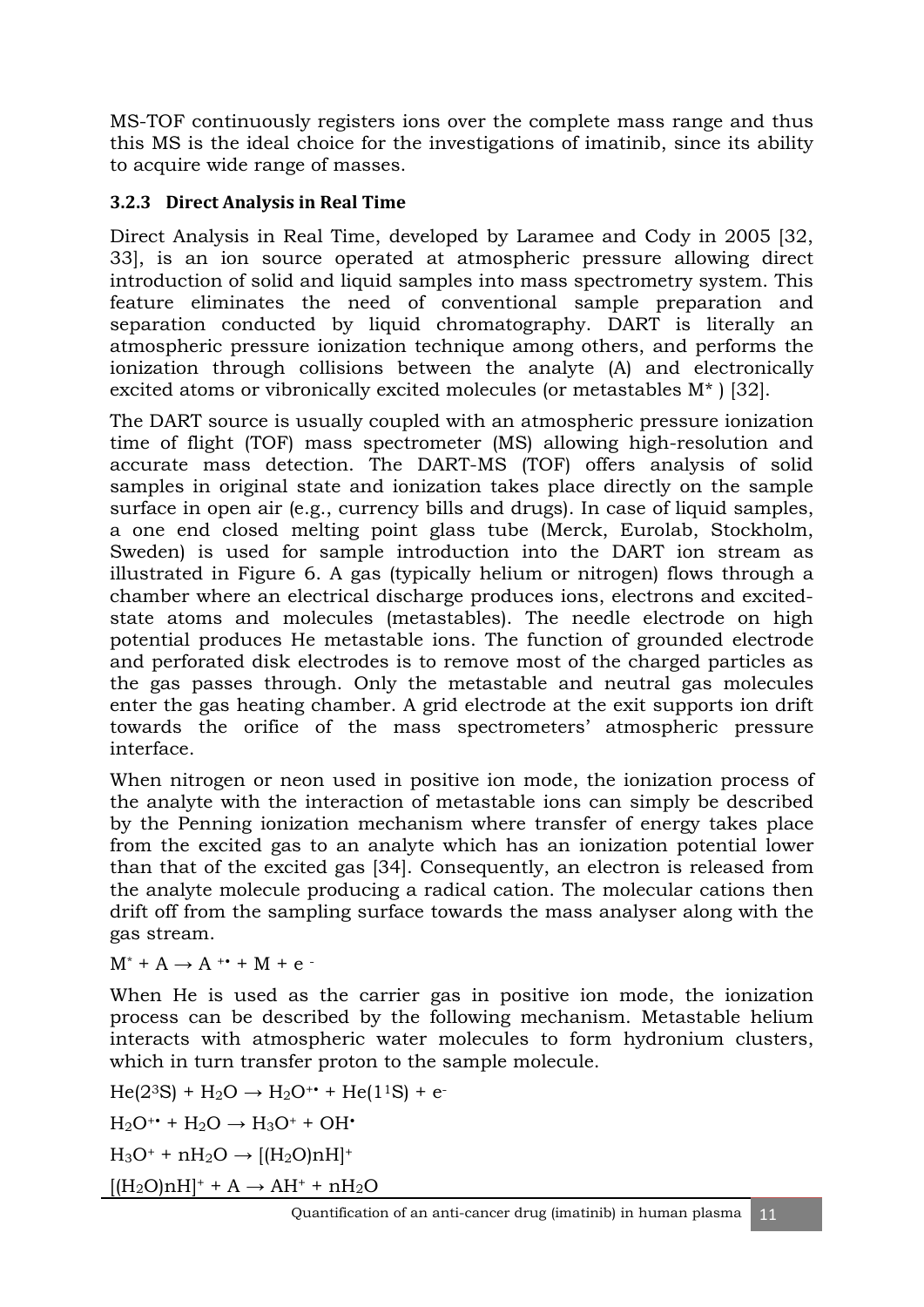Desorption and ionization of the analyte (solid, liquid or gas) takes place by direct interaction of excited species with the sample.

The absolute signal intensities in a repeated set of DART-MS measurements of a particular sample can vary significantly, which is more pronounced for manual sampling as the positioning of the sample in the DART gas stream largely determines the absolute response produced by the mass spectrometer. In order to alleviate such variations, an internal standard can be used to normalize the analyte responses. [33].



*Figure 6. Schematic representation of (DART) ion source coupled to a TOF mass spectrometer.* 

Due to DART's distinctive advantage in high throughput chemical detection, analysis and quantification, the number of publications presented based on the application of DART in a wide range of fields such as forensics, pharmaceuticals, natural products, food and beverages has become significant in recent years. Most studies reflect DART's ability to identify different compounds, [35-39], whereas DART's quantitative capability has only been reported in a relatively low number of publications.

Nilles et al. [40] used DART in the identification and quantification of chemical warfare agents obtaining linear calibration curves with  $R^2 = 0.99$ . While mentioning DART's advantages over LC-MS-MS method in terms of simplicity and speed of operation, Zhao et al. [41] pointed out its lower sensitivity and inability to solve matrix effect in some particular cases. Yu et al. [42] reported DART's usefulness for the quantification of drugs in biological matrices. They found that the DART method complies with the general requirements of pharmaceutical analysis and is capable of delivering comparable reproducibility, sensitivity and linearity to those of LC-MS-MS, especially without sample clean up or chromatographic separation.

The method described previously by Wang et al. [43] on quantification of imatinib in dried blood spots on paper using a paper spray method has not been validated. The detection limit was as low as 30 ppb and the calibration curves in plasma were linear over the therapeutic range.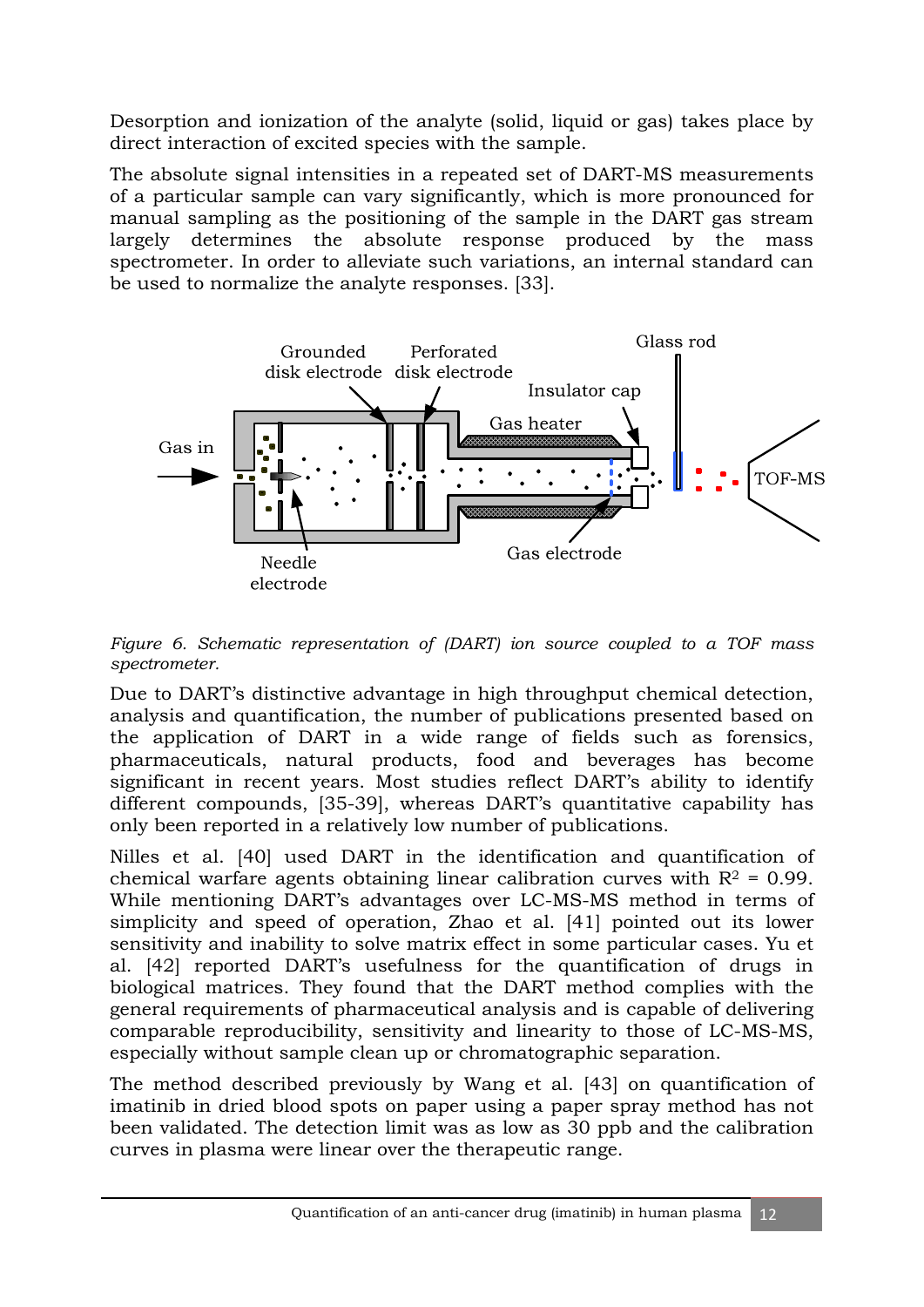In this report, a sensitive method for the assay of imatinib in human plasma is introduced using HPLC coupled with a time of flight mass spectrometer. This assay has the level of sensitivity and reproducibility required for routine clinical application. In this project, I also explored DART for developing an imatinib quantification method. To the best of my knowledge, no comprehensive analysis of imatinib using DART-MS has been reported. The new method was partially evaluated and very promising results have been obtained.

# **3.3 Quantification**

In order to study imatinib in plasma, quantification of imatinib is a necessity. The measurements can be either absolute or relative. The performance of any quantitative method has to be confirmed by validating it. A set of parameters are used to define how close the measurements are to the true values [44].

## *Calibration method*

In order to correlate the measured response with imatinib concentration, a calibration curve is required. Two different methods are mainly used for the plotting of the calibration curve using external and internal standards [44].

## *External standard (ES)*

The calibration curve is prepared by plotting the responses versus the known concentrations of the analyte. The mathematical description of the curve (a linear equation in the form of  $y = ax + b$  which is determined from linear regression analysis) can be used to determine the unknown concentrations of samples by substituting the ordinate (the responses - y) of the linear equation [44].

# *Internal Standard (IS)*

Internal standard can be used to minimize the instrumental variations such as matrix effects or variations in sample administration and preparation. It is added as a fixed amount to all samples. The response ratio between the analyte and the IS is used for generating a calibration curve. In order to have the same reactions as the analyte, the chosen IS exhibits similar physical and chemical properties as the analyte [44].

# **3.4 Method validation**

The main objective of method validation is to demonstrate the reliability of a particular method for the determination of the concentration of one or more analyte(s) in a specific biological matrix, such as blood, serum, plasma, urine, or saliva. The applicability of an analytical method is evaluated by performing a series of validation tests according to FDA recommendations [44]. Method validation proves the suitability of the protocol for the particular measurements.

The main characteristics of a bioanalytical method that are essential to ensure the acceptability of the performance and the reliability of analytical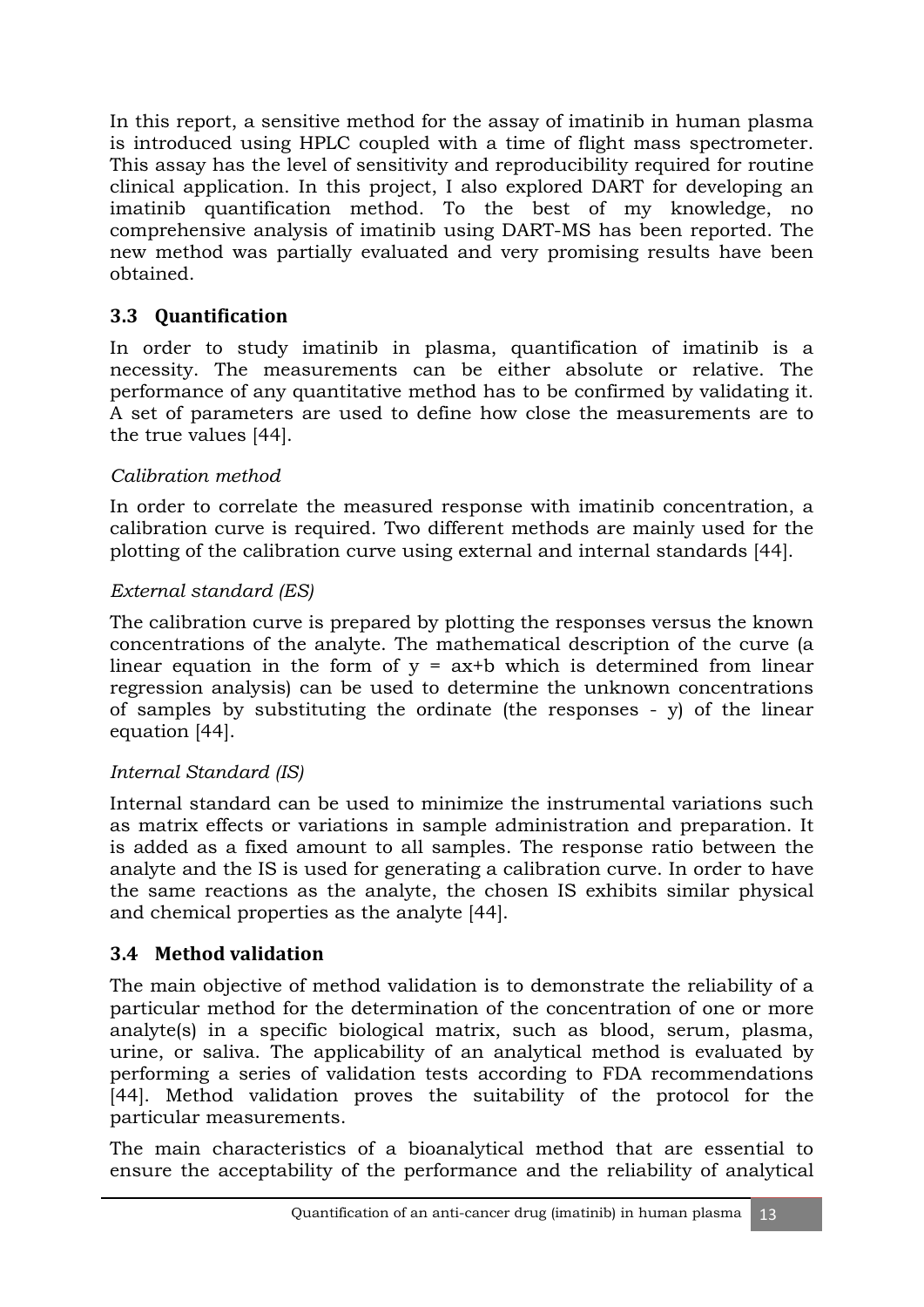results are: selectivity, lower limit of quantification, the response function and calibration range (calibration curve performance), accuracy, precision, matrix effects, stability of the analyte(s) in the biological matrix and stability of the analyte(s) and of the internal standard in the stock and working solutions and in extracts under the entire period of storage and processing conditions.

According to the FDA guidelines for industrial bioanalytical method validation, validation of an analytical procedure should include these parameters: accuracy, precision, repeatability, reproducibility, specificity and selectivity, limit of detection (LOD), limit of quantification (LOQ), linearity, and range.

The definition of accuracy of an analytical procedure is that the closeness of mean value found by the method to the accepted reference value (concentration) of the analyte. Accuracy is assessed by replicate analysis of samples with minimum of three concentrations. The concentration should cover the range of expected concentrations. The mean value within 15% of the actual value is regarded as acceptable.

FDA describes precision as the closeness of agreement (degree of scatter) between a series of measurements obtained by applying the procedure repeatedly to multiple aliquots of a single homogeneous sample. FDA requires precision to be tested from a minimum of three concentrations in the range of expected concentration. A 15% coefficient of variation (CV) is the maximum accepted value for the precision estimated at each concentration except for the LOQ, where a maximum of 20% CV is acceptable.

According to FDA definitions recovery is the extraction efficiency of an analytical process. Recovery experiments are performed by comparing the detector response obtained for extracted samples with the detector response obtained for the unextracted samples representing 100% recovery.

The specificity of the assay methodology is the extent to which a particular method can determine analytes under given conditions in the presence of interferences from other substances in the matrix under the stated conditions of the method.

Selectivity of a method refers to the extent to which a bioanalytical method differentiates and quantifies the analyte in the presence of other components in the sample including impurities, metabolites, or other matrix components.

Limit of quantification (LOQ) is the lowest analyte concentration that can be quantitatively determined with acceptable precision and accuracy. The recommended precision at the LOD is ≤20% with accuracy in range of 80- 120%.

Limit of detection (LOD) is the lowest concentration of an analyte that the bioanalytical procedure can distinguish from the absence of that substance (a blank value). The value is expressed in units of concentration (or amount).

The definition of linearity is the ability of the method to elicit test results that are directly proportional to the concentration of analyte in the sample.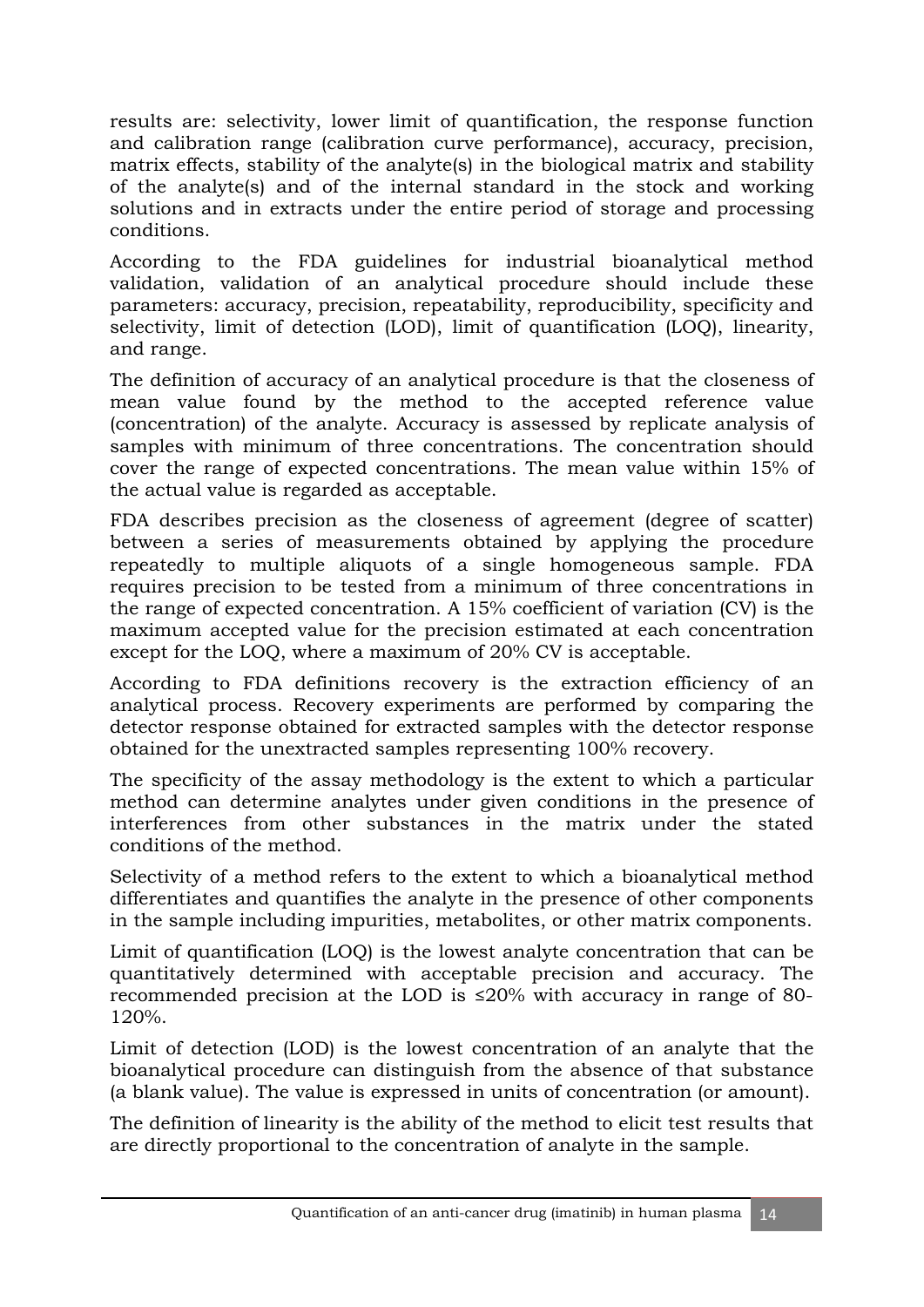Range is the interval between the upper limit of quantification (ULOQ) and the lower limit of quantification levels of analyte (inclusive) that have been demonstrated to have an acceptable level of precision, accuracy and linearity using the defined method. For assay tests, the minimum specified range is required to be 80 to 120 % of the expected concentration of the analyte.

The developed imatinib quantification procedure based on LC-MS was validated for all the characteristics listed above, except the reproducibility which is supposed to be performed in case of standardization of an analytical procedure. Due to time limitations and unavailability of the DART instrument, a comprehensive assessment of all validation parameters was not performed and only the linearity, LOD and LOQ and instrument precision were determined for the method developed with DART.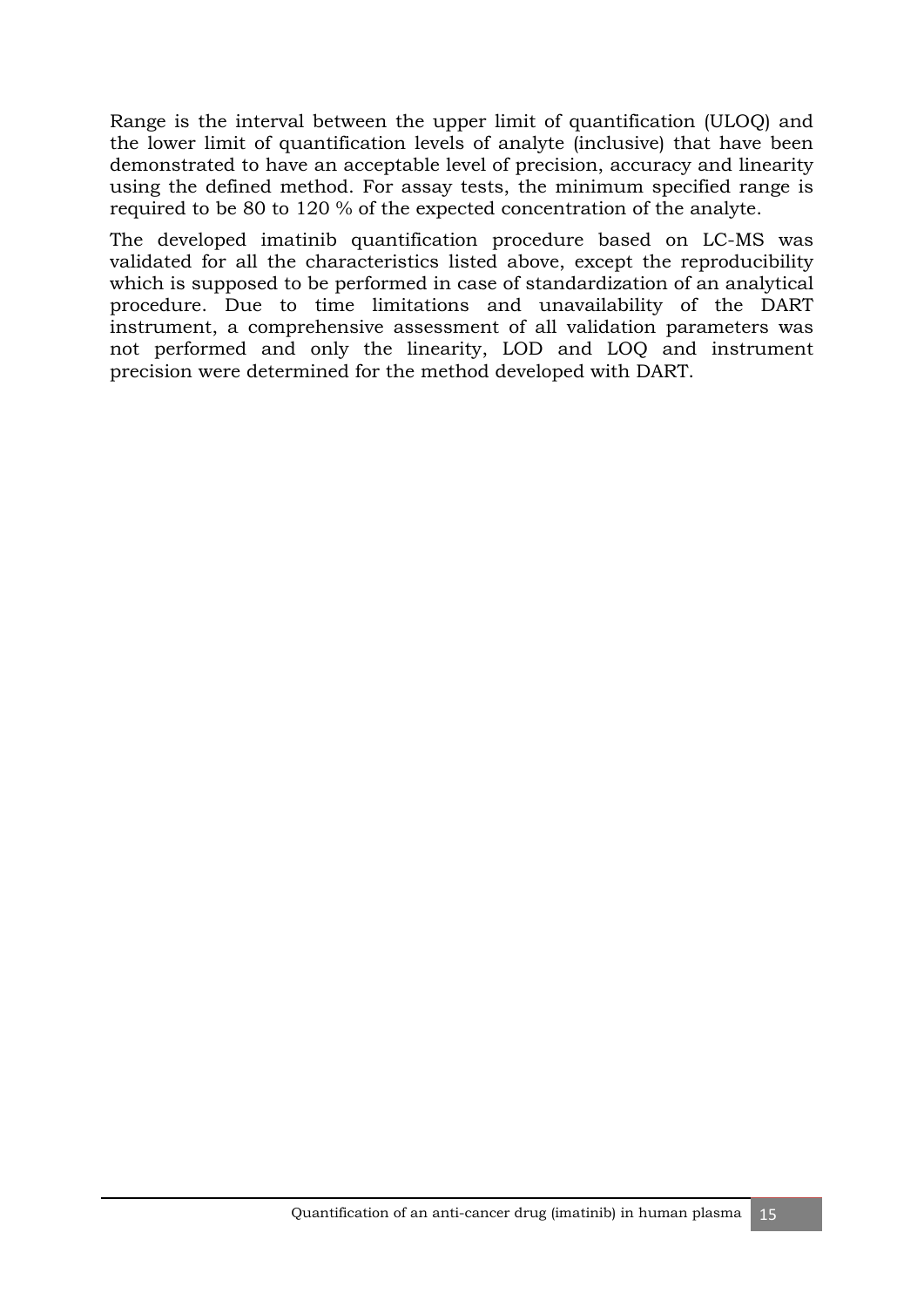# **4 MATERIALS AND METHODS**

## **4.1 Materials**

All chemicals and reagents used in this study were of analytical grade. An internal standard trazodone  $(C_{19}H_{22}C_{18}O)$  was obtained from Sigma Aldrich (Stockholm, Sweden). All other chemicals and reagents were purchased from Merck, Eurolab (Stockholm, Sweden) unless otherwise stated. Water was deionized and osmosed with a Milli-Q purification system (Millipore, Bedford, MA, USA). The imatinib was kindly donated by Novartis (Basel, Switzerland). Human plasma samples from healthy blood donors and the plasma samples of imatinib treated CML patients were obtained from Karolinska institute, Solna, Sweden. The reference samples for validation were received from reference Laboratory in Bordeaux, France.

#### **4.2 Sample preparation**

Sample preparation procedure consisted of four steps: adding IS to human plasma, protein precipitation, enrichment and introduction to LC-MS or DART systems as illustrated in Figure 7.



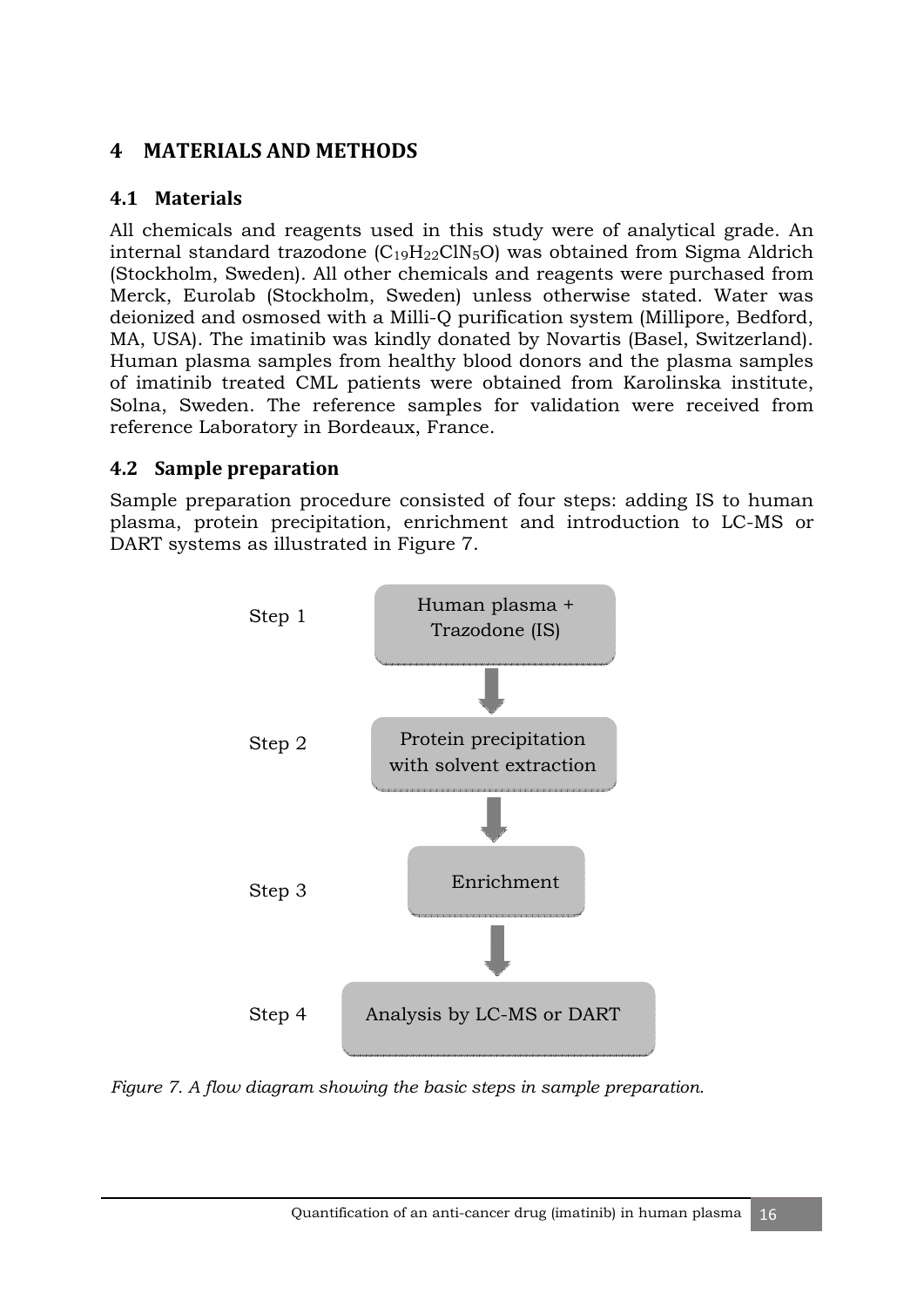#### **4.2.1 Sample preparation**

The sample preparation procedure described in this section is the same for LC-MS and DART except the sample enrichment designated as the step 3 in Figure 7.

Stock solutions, working solutions, internal standard, calibration standards and quality controls (QC) were prepared. Stock solutions of imatinib and trazodone (IS) were prepared by dissolving an accurately weighed amount in 100% methanol to yield 1 mg/mL. The stock solutions were kept in storage at -20 °C, in tightly capped (wrapped with Parafilm®) glass flasks. In order to obtain the working, calibration and QC solutions at different concentrations, the Stock solution was diluted with MeOH (Table 1). The concentrations for QC were selected to cover the expected imatinib concentration range in the patients' plasma.

*Table 1. Imatinib concentrations of different solutions.* 

| Stock solution | Working solution | Calibration | $QC$ (ng/mL)    |
|----------------|------------------|-------------|-----------------|
| concentration  | concentration    | range       |                 |
|                | $(\mu$ g/mL)     | (ng/mL)     |                 |
| 1mg/mL         | 100, 10, 1 & 0.1 | 30-10000    | 100, 1000, 5000 |

The collection of blood was performed by venipuncture, using standard EDTA tubes (VACUETTE®, Greiner Bio-One). Plasma was obtained by centrifugation at 2500g for 10 min. Subsequently, plasma was aliquoted and stored at -80° C until analysis.

In all cases except in the patient plasma samples, an appropriate amount of imatinib solution (100, 10, 1 or 0.1 µg/mL working solutions) was added to 0.2 mL of blank human plasma in 1.5 mL Eppendorf tubes to yield the required imatinib concentration. Each sample was spiked with 50 µL of trazodone (10  $\mu$ g/mL). For protein precipitation, 1 mL of methanol was added to each tube and vortexed for 15 min and then centrifuged at 4 °C for 14 min at 14,000g. The resulting supernatants were transferred to borosilicate glass tubes (DURAN 12 x 100 mm with Teflon screw-cap) for evaporation to dry the sample under a gentle stream of nitrogen at room temperature. The dried residue was redissolved in 100 µL of methanol and distilled water mixture (20:80,  $v/v$  for LC-MS and 50:50,  $v/v$  for DART) and vortexed briefly. The final solution was then transferred to the HPLC auto sampler vials which injected 10  $\mu$ L into the LC–MS system. Samples were introduced into the DART system by dipping the closed end of a glass melting point tube in the sample and placing between the dart source and the mass spectrometer.

The method validation procedure applied in this work is based on FDA recommendations. The samples were prepared accordingly to yield the appropriate imatinib concentration levels and the number of replicates demanded by each test (linearity, precision, accuracy, selectivity, sensitivity, stability, limit of detection etc.).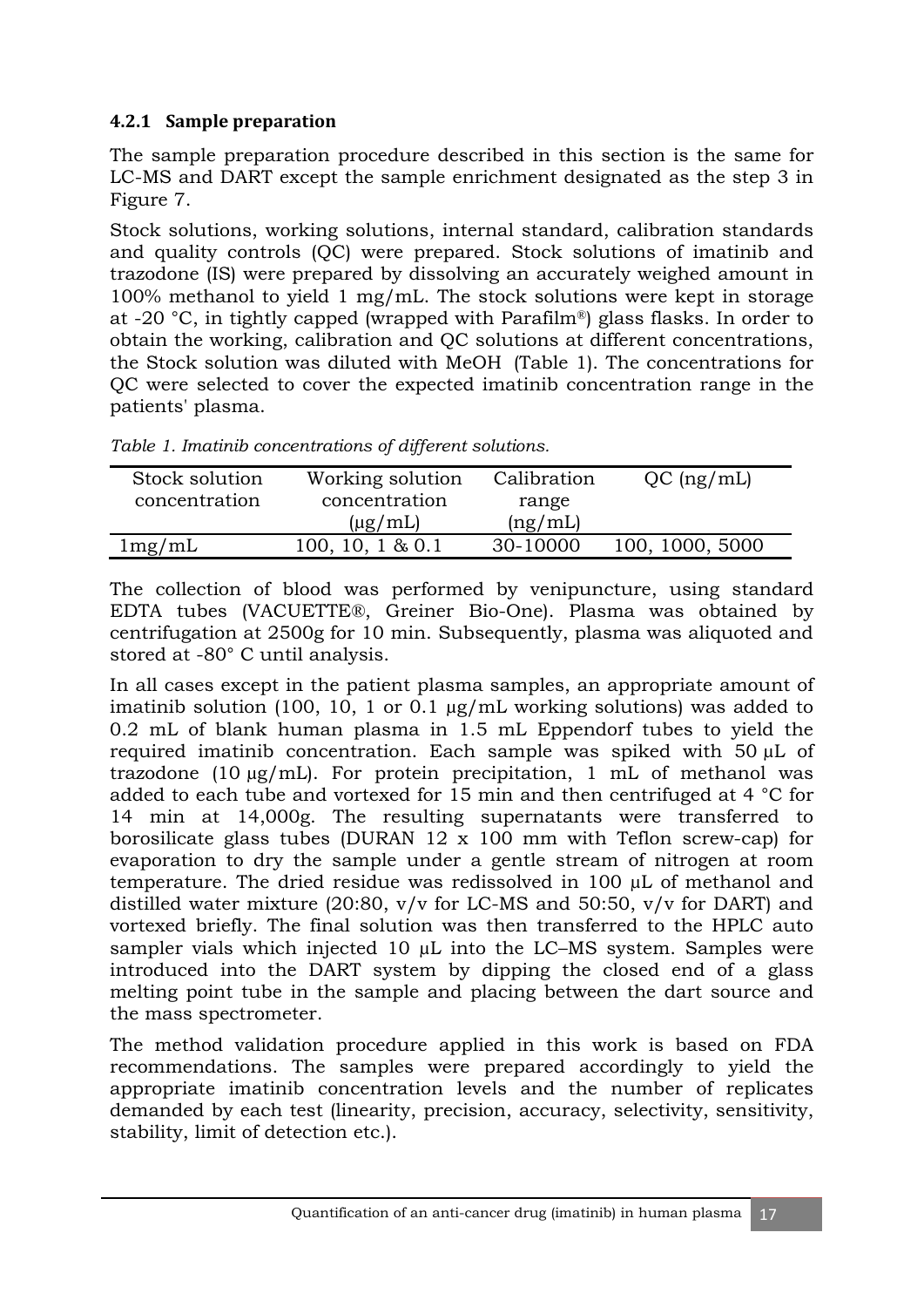## *Linearity*

For the linearity check, nine calibration samples at 30, 100, 300, 1000, 2000, 3000, 5000, 7000 and 10000 ng/mL imatinib concentrations were prepared and run in triplicate.

### *Precision and accuracy*

QC samples were used for precision and accuracy determinations on intraday and inter-day basis.

## *Limit of detection and limit of quantification*

For the determination of the LOD and LOQ, a separate series of samples with low concentrations  $(1 - 40 \text{ ng/mL})$  was run in triplicates.

#### *Recovery*

For determination of absolute recoveries of imatinib and internal standard (trazodone), along with QC samples unextracted reference solutions containing the same QC concentrations were prepared in the mobile phase (methanol: water,  $-20:80, v/v$ ).

#### *Patient plasma samples*

In case of patient plasma sample analysis, a 0.2 mL of human plasma was spiked with 50  $\mu$ L of trazodone (10  $\mu$ g/mL) and followed the rest of the sample preparation procedure described above.

#### **4.2.2 Direct Analysis in Real Time (DART)**

The DART measurement system consists of a DART ion source (control software ver. 1.55, Ion Sense Inc., Saugus, MA, USA) and an Accurate Time of Flight (AccuTOF) mass spectrometer (JEOL JMS-T100LC, Tokyo, Japan), which operates in positive-ion mode and controlled by ''Mass Center Main'' software (ver. 1.3.7, JEOL Ltd., Akishima, Japan). Helium is used as the ionization gas of the DART ion source. All the measurements were performed with the orifice 1 voltage 15 V, gas heater temperature of 400 °C, discharge electrode needle at 3000 V, electrode voltage at 177 V, and grid electrode voltage at 384 V. Internal mass calibration was achieved using a dilute solution of polyethylene glycol (PEG) 600 in methanol sampled within each data file. Mass to charge ratio  $(m/z)$  range of 350-550 was used in recording mass spectra. The recorded mass spectral data was processed with the Mass Center software (JEOL, Tokyo, Japan); Background subtraction and intensity centralising were carried out in peak detection.

## **4.2.3 LC-MS**

The LC system used in this project has three main units: an Agilent model 1100 Auto-sampler (Agilent Technologies, Palo Alto, CA, USA), an Agilent 1100 Quaternary pump, and an Agillent ZORBAX C18 (5 µm, 2.1x50 mm) reversed-phase analytical column controlled by Agillent ChemStation software. The chromatographic system was coupled to a time of flight (TOF) mass spectrometer (Agilent Technologies, Santa Clara, CA, USA) equipped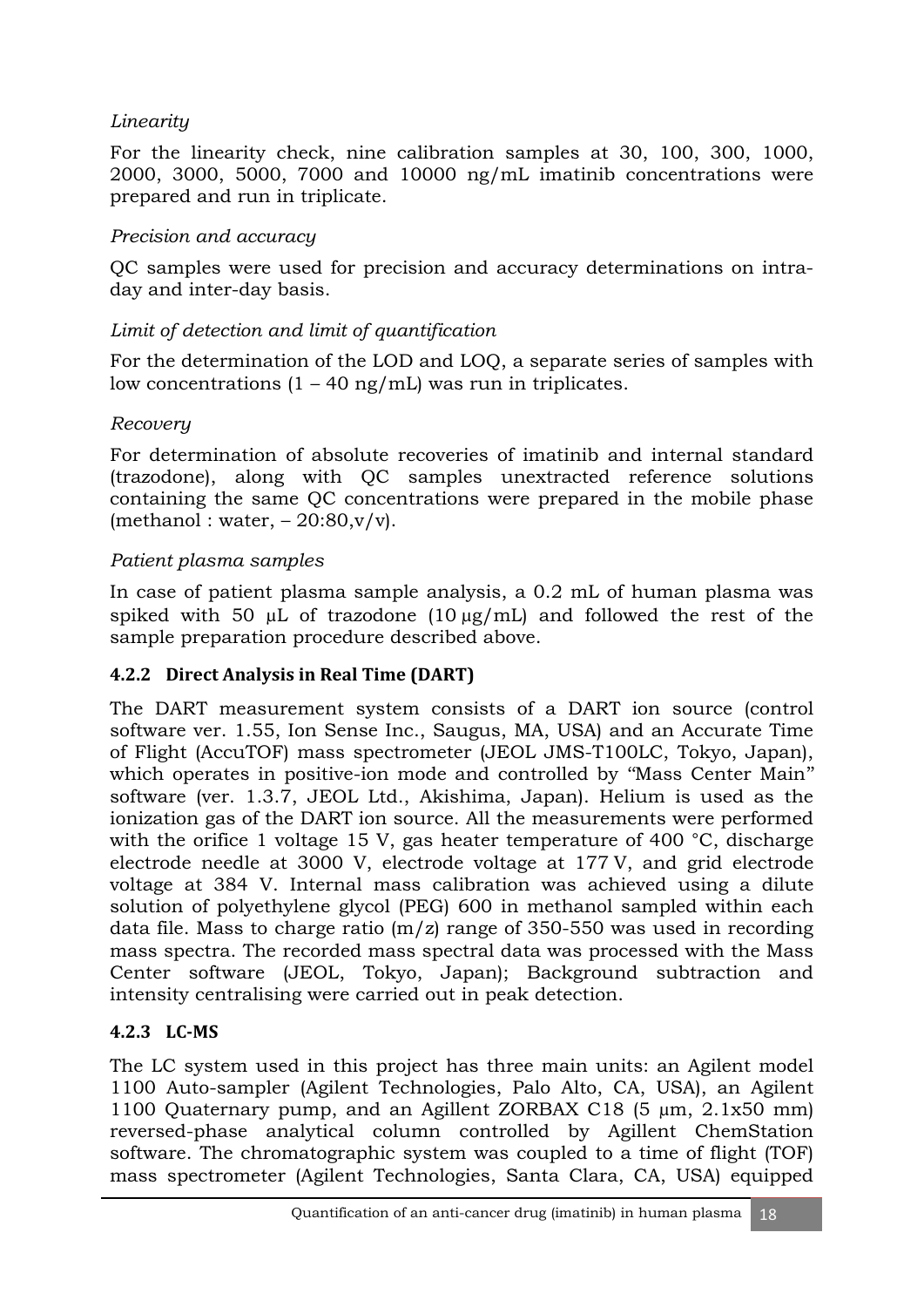with an electrospray ionization (ESI) interface controlled by Agilent MassHunter software. Analysis of the mass spectra was performed by means of Analyst QS software provided with the instrument.

10 µL of final solution was injected into the LC–MS system by the LC autosampler and the mobile phase was delivered according to the developed stepwise gradient elution program given in Table 2. The mobile phase consisted of 0.1% formic acid in water (buffer A) and 0.1% formic acid in methanol (buffer B). The total run time was 14 minutes.

The instrument settings for the mass spectrometer were as follows: the ion source operated at 3.8 kV, the nitrogen gas flow rate was 7 L/min and nebulizing gas pressure of 15 psi at a temperature of 300 °C. MS operated in ESI positive ion mode and fragmentor, skimmer and octopole guides were set at 225V, 60V and 250V respectively.

Extraction of ion chromatogram for imatinib and trazodone were done with *m/z* ranges 494.15 – 494.3 and 372.1 – 372.2 respectively.

| Time (min) | Flow rate<br>(mL / min) | Solvent A $(\%)$ | Solvent B $(\%)$ |
|------------|-------------------------|------------------|------------------|
| 0          | 0.2                     | 80               | 20               |
| 6          | 0.2                     | 40               | 60               |
| 7          | 0.4                     | ∩                | 100              |
| 10         | 0.4                     | 80               | 20               |
| 13         | 0.2                     | 80               | 20               |
| 14         | 0.2                     | 80               | 20               |

*Table 2. LC-MS gradient elusion program.*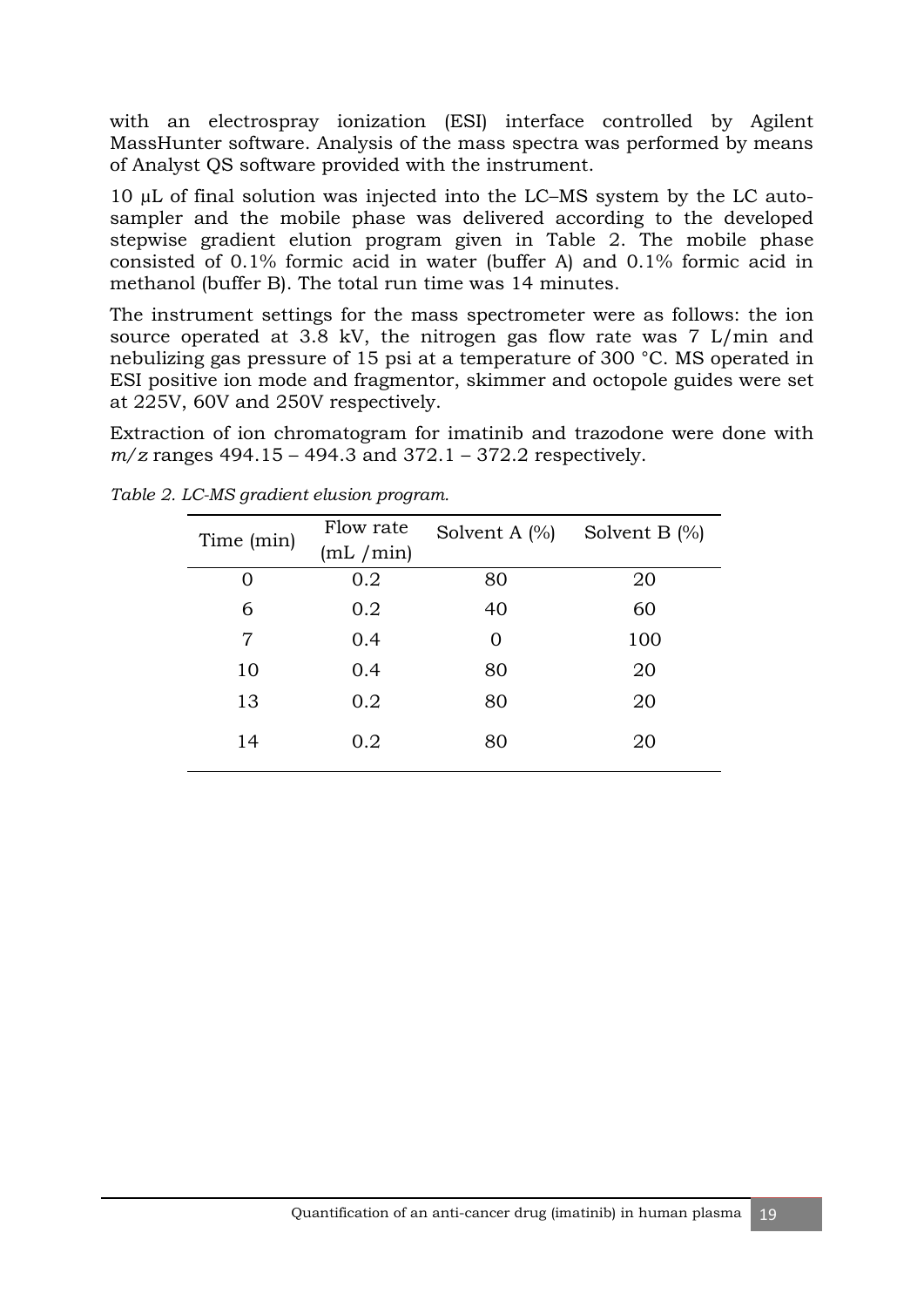#### **5 RESULTS AND DISCUSSION**

#### **5.1 LC-MS (TOF)**

Imatinib is a multi-target inhibitor with a monoisotopic mass of 493. 25 Da (Figure 9). The MS detection of imatinib showed abundant singly charged molecular ions [M+H]<sup>+</sup> at *m/z* of 494.266 providing evidence of the analyte's molecular weight. It also showed the doubly charged ion of imatinib  $[M+2H]^{2+}$ at *m/z* of 247.638. The major fragmented imatinib ion was seen at *m/z* of 395.174 (Figure 8), which could be useful confirming the analyte. Marull et al. [45] have shown two other fragments with very low abundance (< 3 %). Trazodone used in the measurements showed the singly charge ion at *m/z* of 372.162 as it can be seen in Figure 10. Quantification of imatinib was accomplished by monitoring the molecular ions (*m/z* of 494.266 for imatinib and *m/z* of 372.162 for the trazodone). Imatinib eluted with an average retention time of  $8.30 \pm 0.10$  min and the internal standard trazodone with a retention time of  $8.03 \pm 0.11$  min.



*Figure 8. Major fragmentation of imatinib at m/z 395 [45].*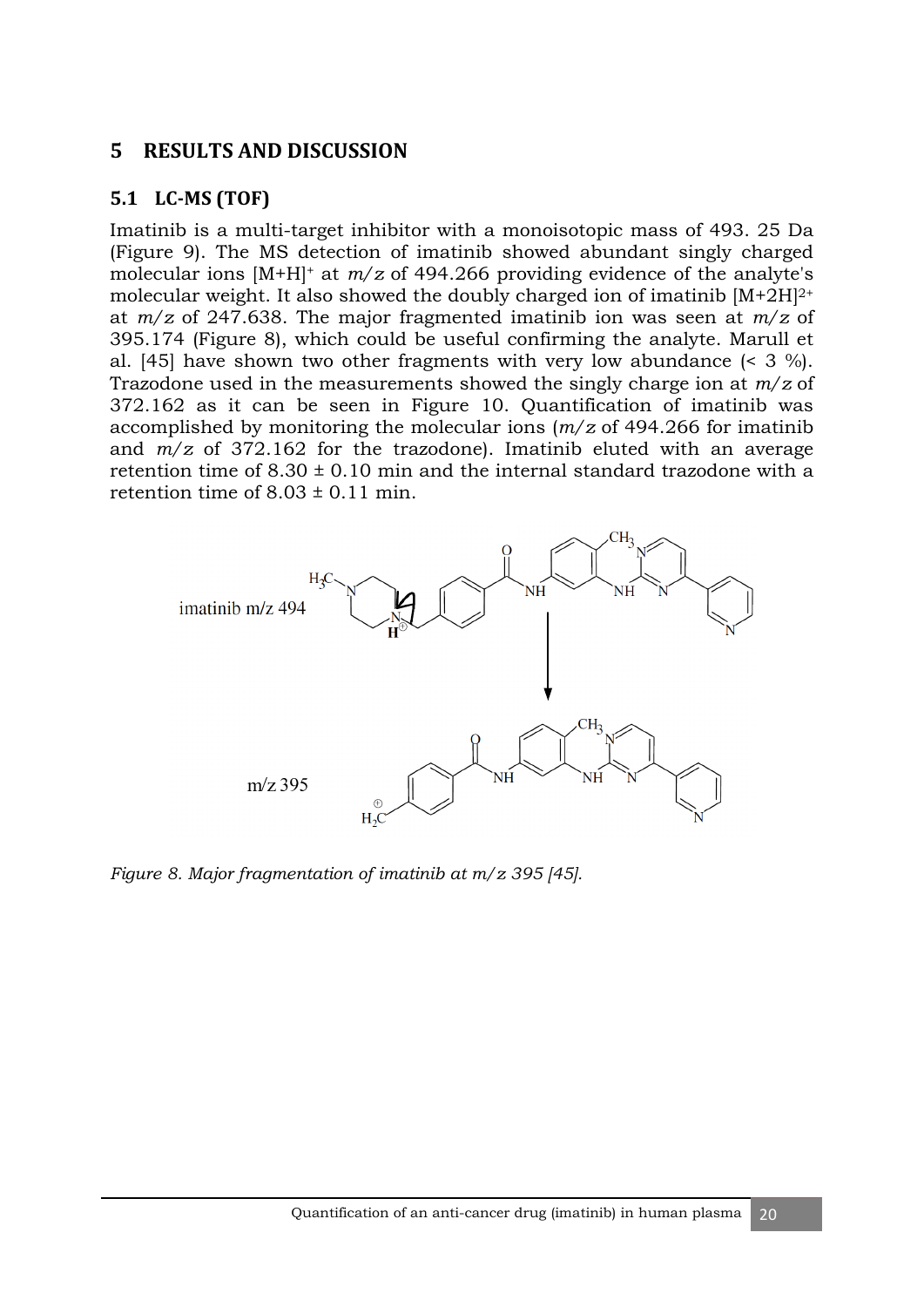

*Figure 9. Representative extracted ion chromatogram of human plasma with 2000 ng/mL imatinib following LC-MS. m/z range used for extraction was 494.15 – 494.3. Retention time of imatinib is 8.28 min.* 



*Figure 10. Representative extracted ion chromatogram of human plasma with 2000 ng/mL trazodone following LC-MS. m/z range used for extraction is 372.1 – 372.2. Retention time of trazodone is 8.00 min.* 

The linearity of the calibration curve was established in order to cover the clinically relevant range of imatinib concentrations expected in most patients. In order to eliminate various sources of error arising from different steps of the assay, the ratio between the drug and its internal standard, instead of the absolute signal intensity of the imatinib, was utilized to determine the concentration of imatinib in plasma, i.e., the ratios of areas under the peaks of imatinib and trazodone were plotted against the initial concentration of the trazodone and imatinib spiked plasma samples (Figure 11). The quality of the linear fit was scrutinized by means of several statistical analysis methods as presented in the following section.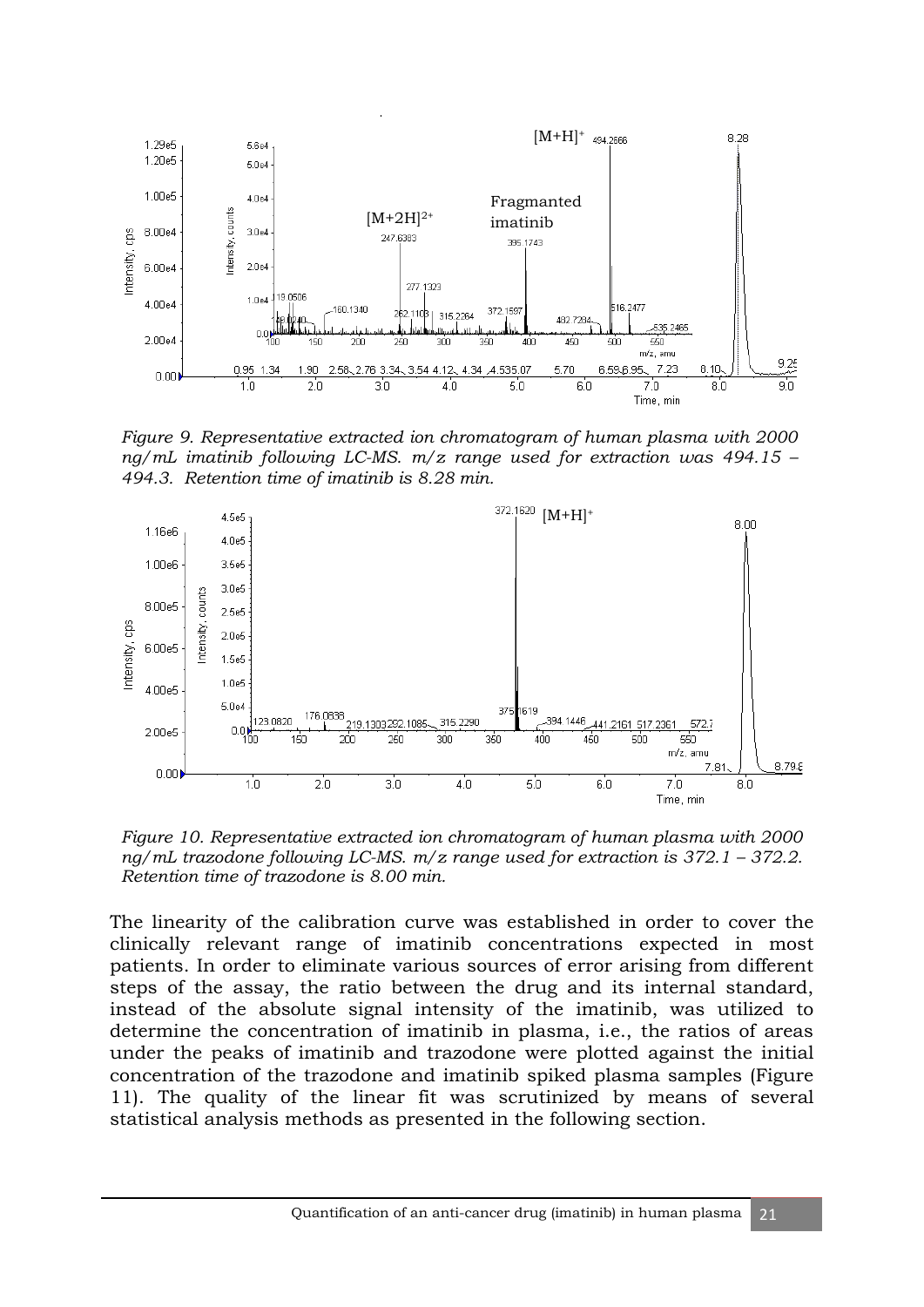

*Figure 11. Calibration curve for LC-MS, showing average (n=3) imatinib to trazodone peak area ratio versus concentration.* 

#### **5.1.1 Method validation**

#### *Linearity*

The linearity of the method was evaluated over the range of 30 – 10000 ng/mL. The linearity was determined by linear regression analysis and correlation coefficient of linear regression  $(R^2)$  was of 0.9994 (n = 3). The quality of the linear fit was further analysed by estimating coefficient of variation (CV %) of data at each concentration that was run in triplicate and presented in Table 3. The maximum CV (4.8 %) occurs at 30 ng/mL which is acceptable according to the FDA recommendations.

*Limit of detection (LOD) and limit of quantification (LOQ)* 

The LOD and LOQ were determined as the concentrations producing signalto-noise ratio of 3 and 10 respectively, resulting in LOD of 3 ng/mL and LOQ of 10 ng/mL.

#### *Accuracy and precision*

The instrument precision was determined by multiple injections of the QC samples (100, 1000 & 5000 ng/mL), and summarized in Table 4. The CV values are lower than 2.4 %.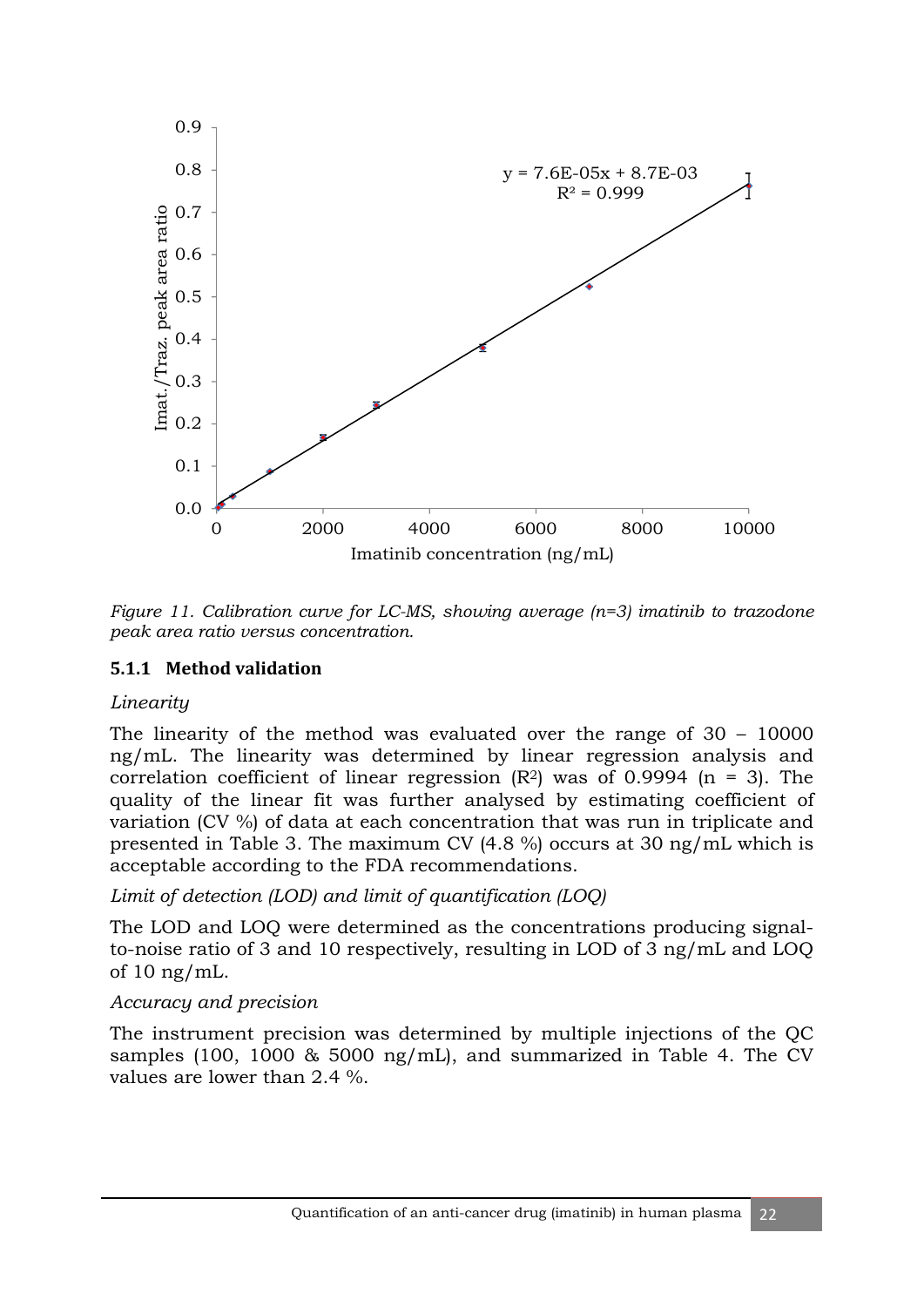| Nominal<br>concentration | Peak area ratio (n=3) |       |
|--------------------------|-----------------------|-------|
| (ng/mL)                  | Mean±SD               | CV(%) |
| 30                       | $0.0042\pm0.0002$     | 4.8   |
| 100                      | $0.0107 \pm 0.0003$   | 2.8   |
| 300                      | $0.0295\pm0.0011$     | 3.7   |
| 1000                     | $0.0880\pm0.0015$     | 1.7   |
| 2000                     | $0.1680\pm0.0064$     | 3.8   |
| 3000                     | $0.2450\pm0.0074$     | 3.0   |
| 5000                     | 0.3800±0.0084         | 2.2   |
| 7000                     | $0.5250\pm0.0002$     | 3.8   |
| 10000                    | 0.7630±0.0298         | 3.9   |

*Table 3. Mean, standard deviation, and coefficient of variation of imatinib/trazodone peak area ratio at each concentration.* 

*Table 4. Instrument precision at three different concentration levels (n= 3).* 

| Nominal                  | Estimated concentration  |       |  |
|--------------------------|--------------------------|-------|--|
| concentration<br>(ng/mL) | $Mean \pm SD$<br>(ng/mL) | CV(%) |  |
| 100                      | $106\pm 2$               | 2.2   |  |
| 1000                     | 1006±24                  | 2.4   |  |
| 5000                     | 4953±106                 | 2.1   |  |

The intra-day precision and accuracy were determined at three different concentrations run in triplicate. The samples in triplicate at QC concentrations were analysed on six different days for the inter-day precision and accuracy determination, and the results are presented in Table 5. Interand intra-day precisions (estimated as CV) exhibit a maximum value of 4.4 % for 100 ng/mL inter-day assay, which can be regarded as acceptable (< 15 %) [44]. The accuracy is estimated as the percentage ratio between the estimated mean and the nominal concentrations, which ranges from 98 % to 106 %.

#### *Recovery*

The recovery of imatinib was estimated as the ratio between the area under the peaks of the extracted samples (QC) and those of unextracted samples (prepared in mobile phase). The estimated extraction recoveries determined for imatinib ranged over 95 – 107 % and met the acceptance criteria.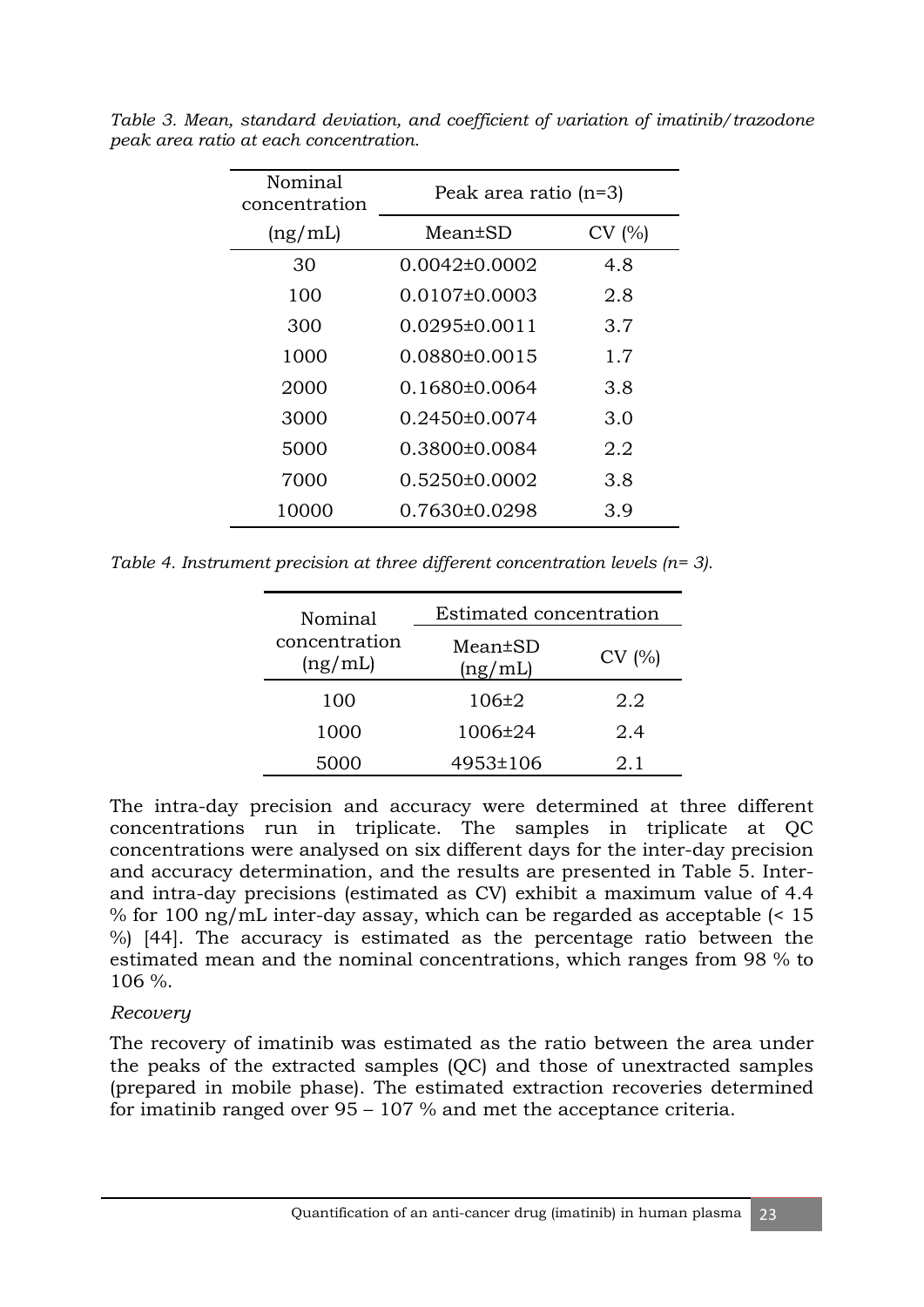| Nominal<br>concentration<br>(ng/mL) |      | Mean<br>concentration±SD<br>ng/mL | CV(%) | Accuracy<br>(%) |
|-------------------------------------|------|-----------------------------------|-------|-----------------|
|                                     | 100  | $106 \pm 3$                       | 2.4   | 106             |
| Intra-<br>day                       | 1000 | 1020±18                           | 1.8   | 102             |
|                                     | 5000 | 4952±102                          | 2.1   | 99              |
|                                     | 100  | $102 + 5$                         | 4.4   | 102             |
| Inter<br>day                        | 1000 | 1007±20                           | 2.0   | 101             |
|                                     | 5000 | 4893±98                           | 2.0   | 98              |

*Table 5. Inter-day and intra-day accuracy and precision (n=9).* 

#### *Specificity and selectivity*

The specificity and selectivity of the assay were investigated by comparing total ion chromatograms of blank human plasma samples and blank plasma samples spiked with 1000 ng/mL imatinib and 1000 ng/mL trazodone. It was observed that the other substances in the blank plasma did not significantly interfere with the total ion chromatogram around the retention time of imatinib; and for trazodone as well.

#### **5.1.2 Validation samples from a reference laboratory**

Two sets of 15 plasma samples containing different amounts of imatinib received from a reference laboratory in Bordeaux, France were analysed by the newly developed method and presented in Table 6. Some of the results show mixed agreements with the values provided by the reference laboratory; deviation ranging between -0.3 and 22.3 %. There was no information available regarding the particular quantification method that the reference laboratory used in obtaining those reference values. Thus it is not possible to infer any further about this discrepancy except the possibility of aggregated statistical errors on both measurement occasions.

#### **5.1.3 Patient sample analysis**

The purpose of the imatinib quantification method development in this study is eventually to estimate the imatinib concentration of patient plasma samples. The method was successfully employed to measure levels of imatinib in cancer patient plasma. Estimated imatinib concentration of 10 CML patient plasma samples is presented in Table 7. Here one notices that the patient #10 has a rather high imatinib concentration in clinical terms and it was reported that this patient showed severe imatinib side-effects. The measured imatinib concentrations varied over a wide range (400 – 4500 ng/mL) where 8 patients exceeded the upper limit of the therapeutic imatinib plasma concentration[27].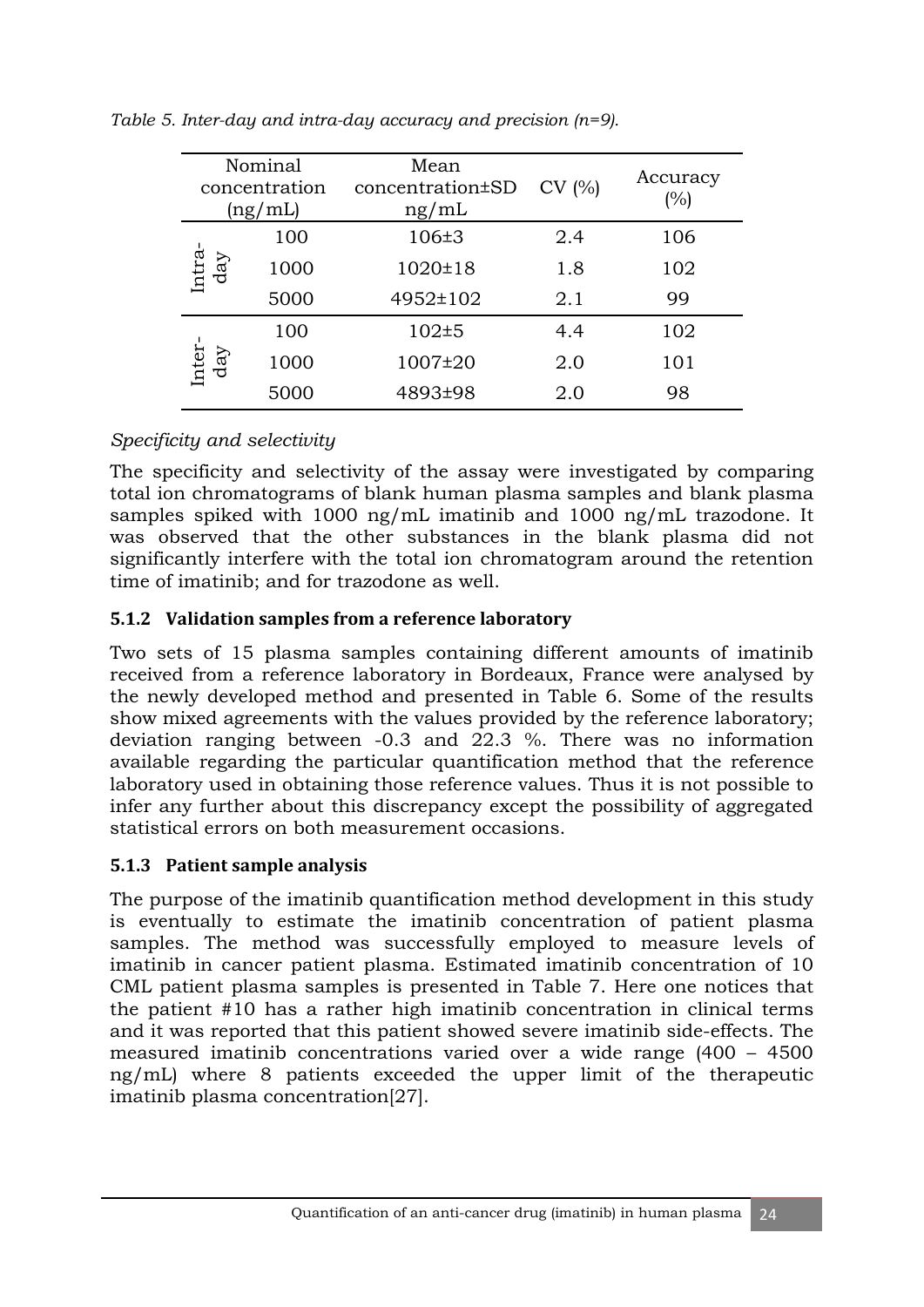| Code              | Measured<br>concentration<br>$mean \pm SD$ (ng/mL) | Reference<br>value<br>(ng/mL) |
|-------------------|----------------------------------------------------|-------------------------------|
| E1008             | 1047±44                                            | 1280                          |
| E1014             | 705±20                                             | 850                           |
| F1004             | 1285±32                                            | 1250                          |
| F1007             | 247±2                                              | 200                           |
| F1008             | 3827±68                                            | 4000                          |
| F1009             | 1372±26                                            | 1250                          |
| F <sub>1013</sub> | 1204±18                                            | 1200                          |

*Table 6. Comparison of the measured imatinib concentration with the proposed method and the values provided by the reference laboratory.* 

*Table 7. Estimated imatinib concentration of the CML patient plasma samples (n=3).* 

| Patient No | Imatinib concentration<br>$mean \pm SD$ (ng/mL) |  |
|------------|-------------------------------------------------|--|
| 1          | $439+9$                                         |  |
| 2          | 1555±30                                         |  |
| 3          | 2371±57                                         |  |
| 4          | 2010±41                                         |  |
| 5          | $917+23$                                        |  |
| 6          | 2014±41                                         |  |
| 7          | 1454±28                                         |  |
| 8          | 1504±69                                         |  |
| 9          | 1977±5                                          |  |
| 10         | 4417±6                                          |  |

#### **5.2 DART**

In the beginning of the DART method development, dried protein precipitated plasma samples were redissolved in 100 % methanol, which resulted in inconsistent results in imatinib detection (LOD was about 3000 ng/mL). After several trials, a mixture of methanol and water  $(50:50, v/v)$  was found to be a better solvent which improved the sensitivity by an order of magnitude.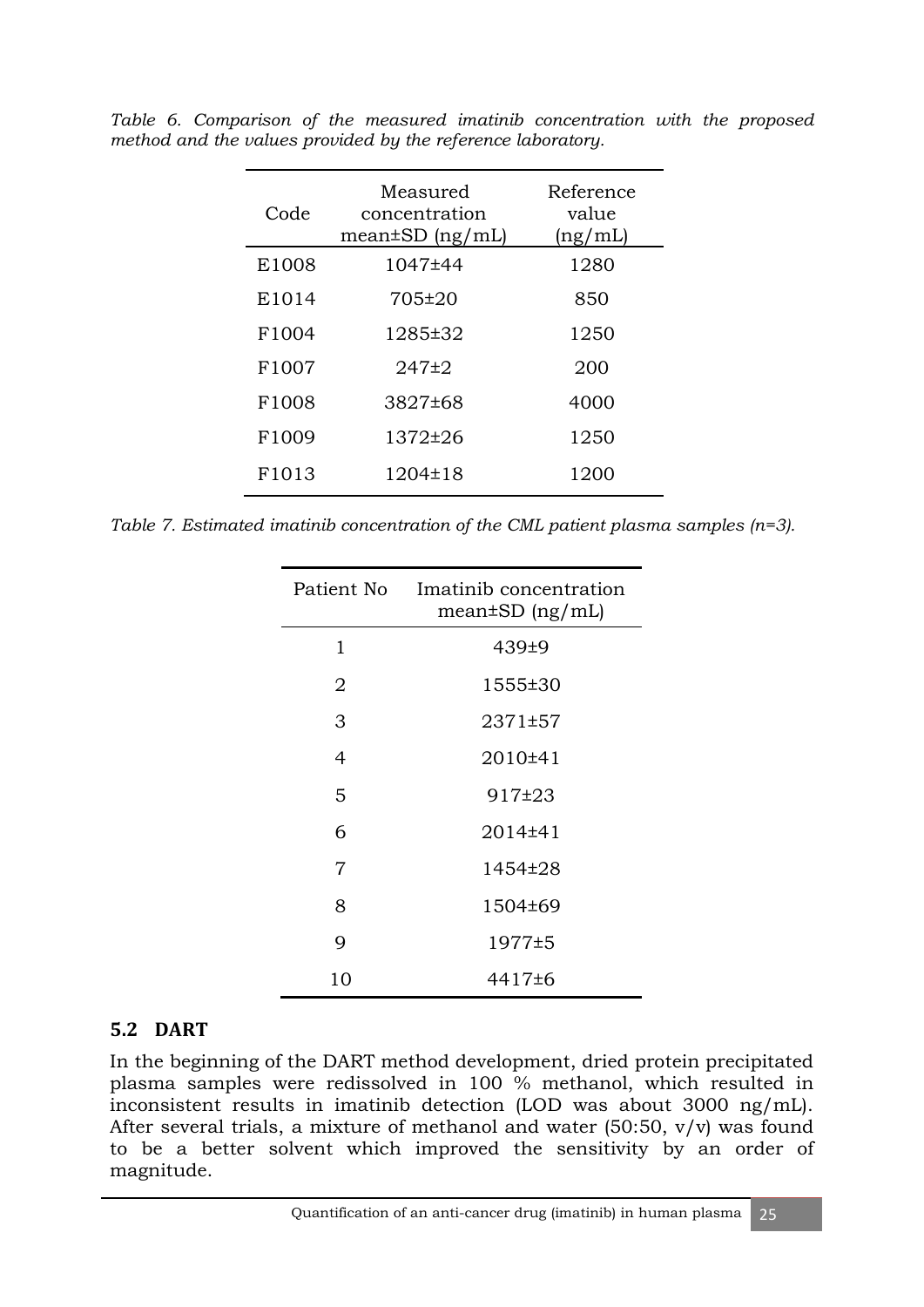The total ion chromatogram (TIC) obtained from DART instrument is shown in Figure 12. A series of samples are introduced in a single run, and each sample produced a separate signal/peak. The mass spectrums of such peaks are shown in Figure 13. The MS detection of imatinib showed singly charged molecular ion  $[M+H]^+$  at  $m/z$  of 494.36 providing evidence of the analyte's molecular weight. Trazodone used in the measurements showed the singly charge ion at *m/z* of 372.218. The spectrum in Figure 13(a) is crowded with peaks due to the presence of lots of other compounds such as proteins in human plasma. However, after removal of proteins by protein precipitation one can yield a less crowded spectrum as presented in Figure 13(b), which may alleviate the matrix effect [42]. Conversely, before introducing samples the instrument should be calibrated with polyethylene glycol (PEG).



*Figure 12. The total ion chromatogram obtained from DART.*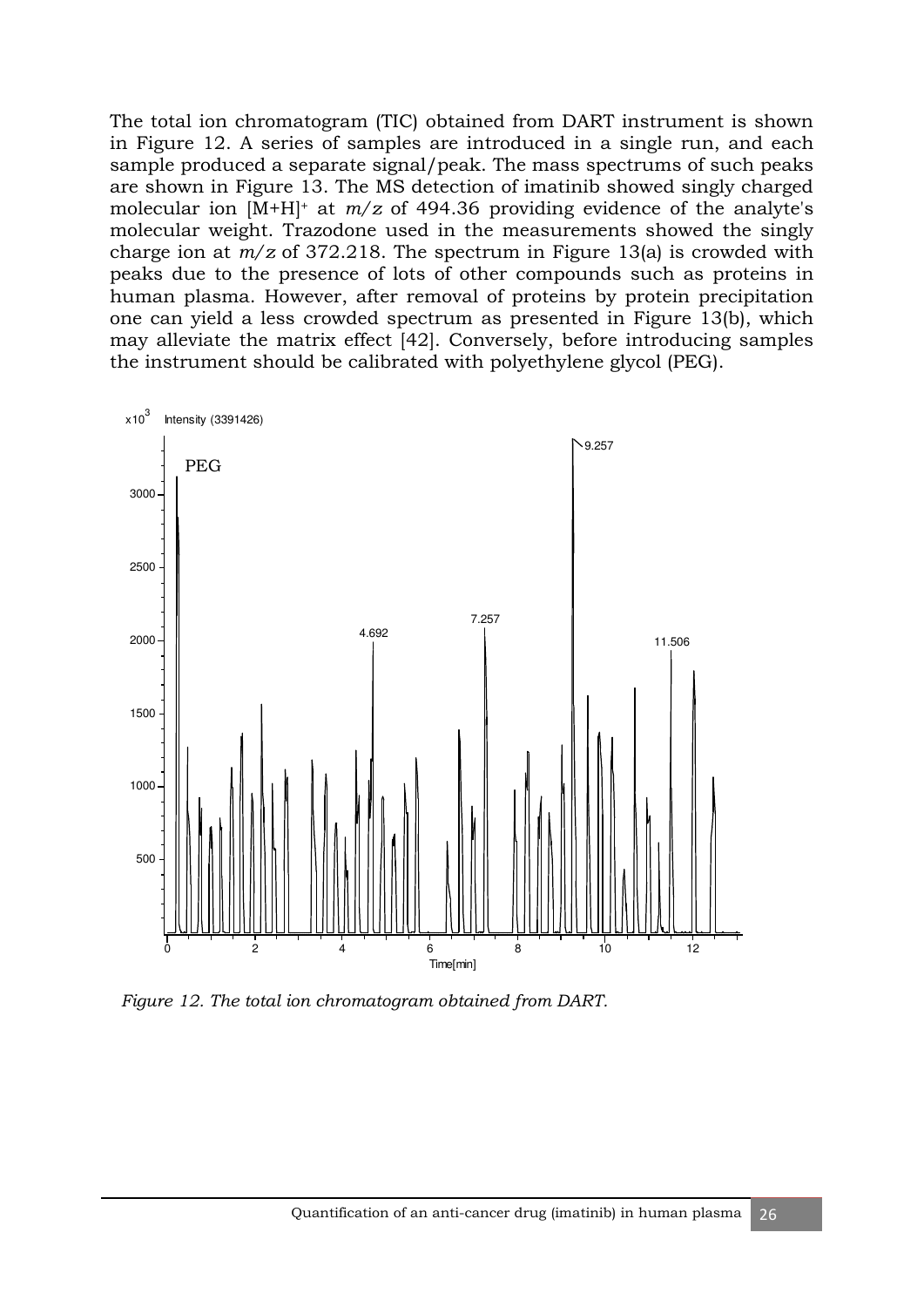

*Figure 13. Mass spectrum of imatinib spiked plasma following DART: (a) without protein precipitation and (b) after protein precipitation.*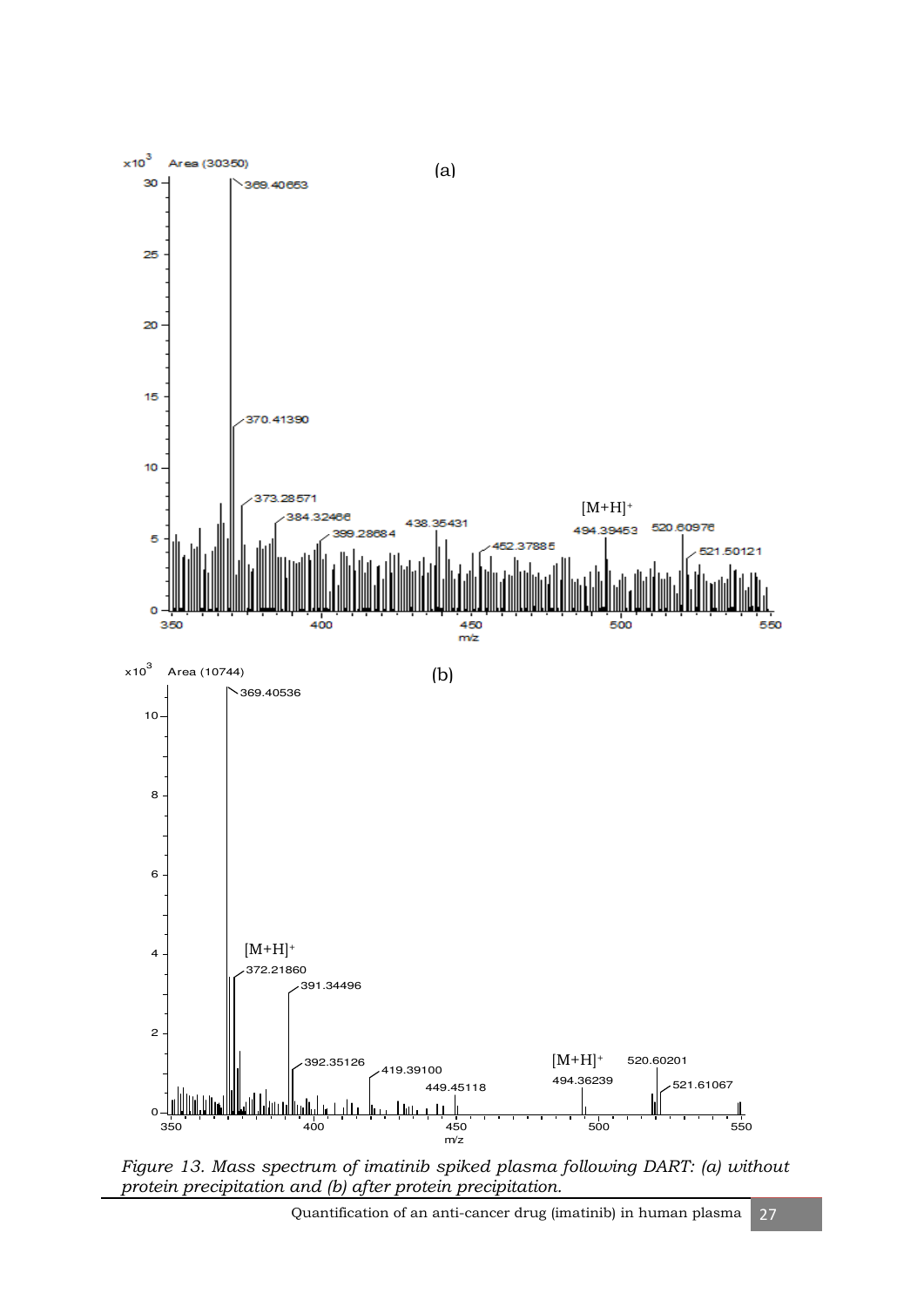The ratios of areas under the peaks of imatinib and trazodone were plotted against the initial concentration of imatinib (Figure 14).



*Figure 14. Calibration curve for DART with IS, showing average (n=3) imatinib to trazodone peak area ratio versus initial imatinib concentration.* 

#### **5.2.1 Method validation**

The DART method was evaluated partially for linearity, precision and repeatability, LOD and LOQ.

#### *Linearity*

The linearity of the method was evaluated over the concentration range of 30–10000 ng/mL in human plasma (n=3). The method exhibits acceptable linearity with coefficients of correlation  $\geq$  0.99. The coefficient of variation was examined for each standard concentration (Table 8). CV was less than 15 % and can be acceptable as per the FDA requirements.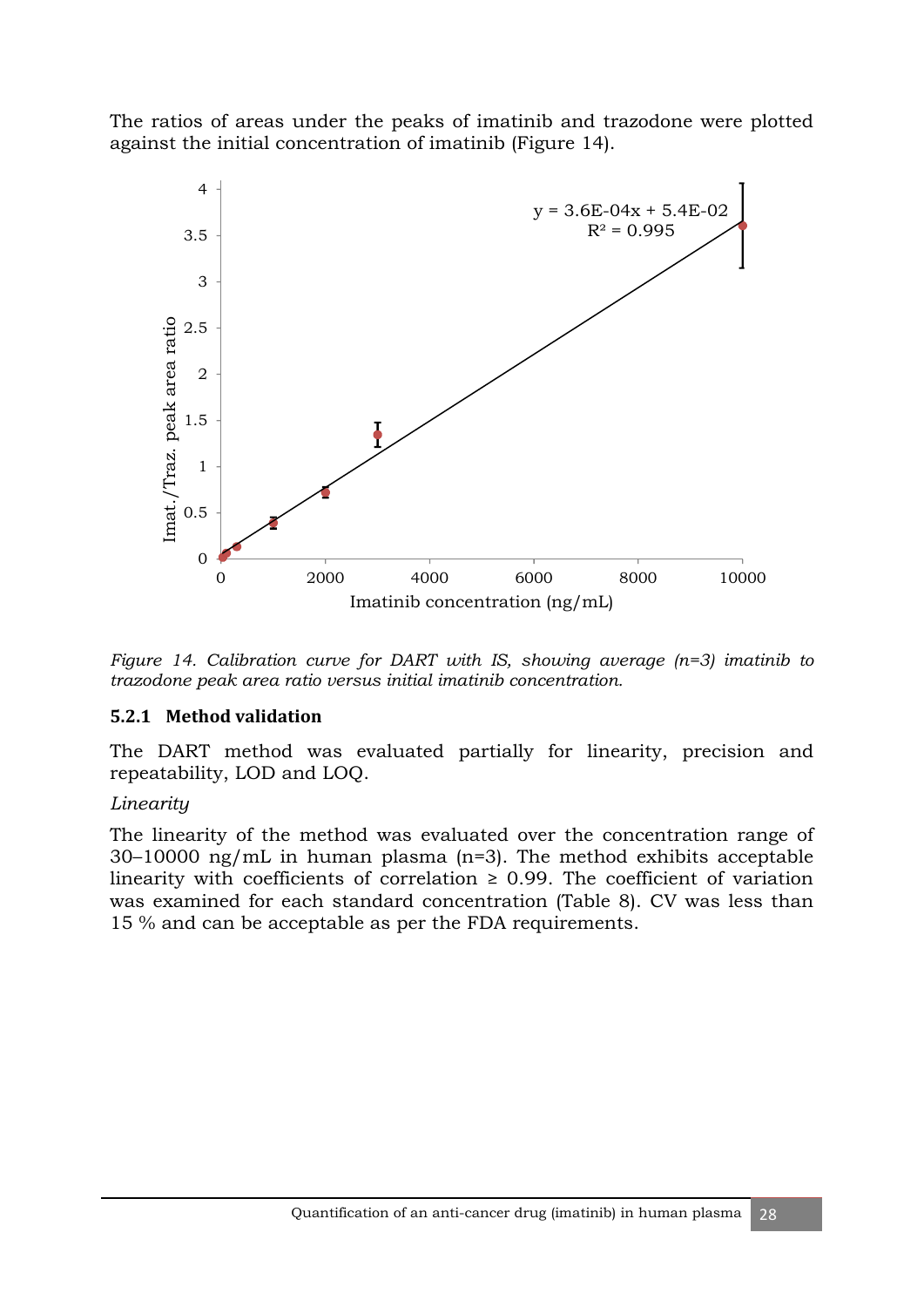| Nominal                  | Peak are ratio $(n = 3)$ |       |  |
|--------------------------|--------------------------|-------|--|
| concentration<br>(ng/mL) | Mean±SD                  | CV(%) |  |
| 30                       | $0.0217\pm0.0003$        | 1.7   |  |
| 100                      | $0.0676 \pm 0.0001$      | 0.1   |  |
| 300                      | $0.1604\pm0.0237$        | 14.8  |  |
| 1000                     | $0.4760\pm0.0613$        | 12.9  |  |
| 2000                     | 0.8907±0.0572            | 6.4   |  |
| 3000                     | 1.3480±0.1321            | 9.8   |  |
| 10000                    | 3.6082±0.4583            | 12.7  |  |

*Table 8. Mean, standard deviation, and coefficient of variation of imatinib/trazodone peak area ratio at each concentration of the data presented in Figure 14.* 

#### *Precision and repeatability*

Instrument accuracy in terms of CV was found to be 11 % at 1000 ng/mL, which is consistent with comparable studies reported by Zeo et al. [41] and Yu et al. [42] for several drugs in dog plasma.

#### *Limit of detection (LOD) and limit of quantification (LOQ)*

The Limit of detection and the limit of quantification were determined as described for LC-MS. LOD was found to be 5 ng/mL and LOQ of 16 ng/mL.

## **5.3 Comparison of LC-MS and DART methods**

Having developed two imatinib quantification methods for human plasma, the next step would naturally be to compare the estimated imatinib concentrations of the samples by both methods. The following table shows a comparison of both methods in terms of selected reference and patient samples.

The imatinib concentrations determined by DART and LC-MS can be considered as satisfactory (Table 9). The cumulative effect of statistical variations, mainly in DART method, could be one of the reasons for the discrepancies of two methods.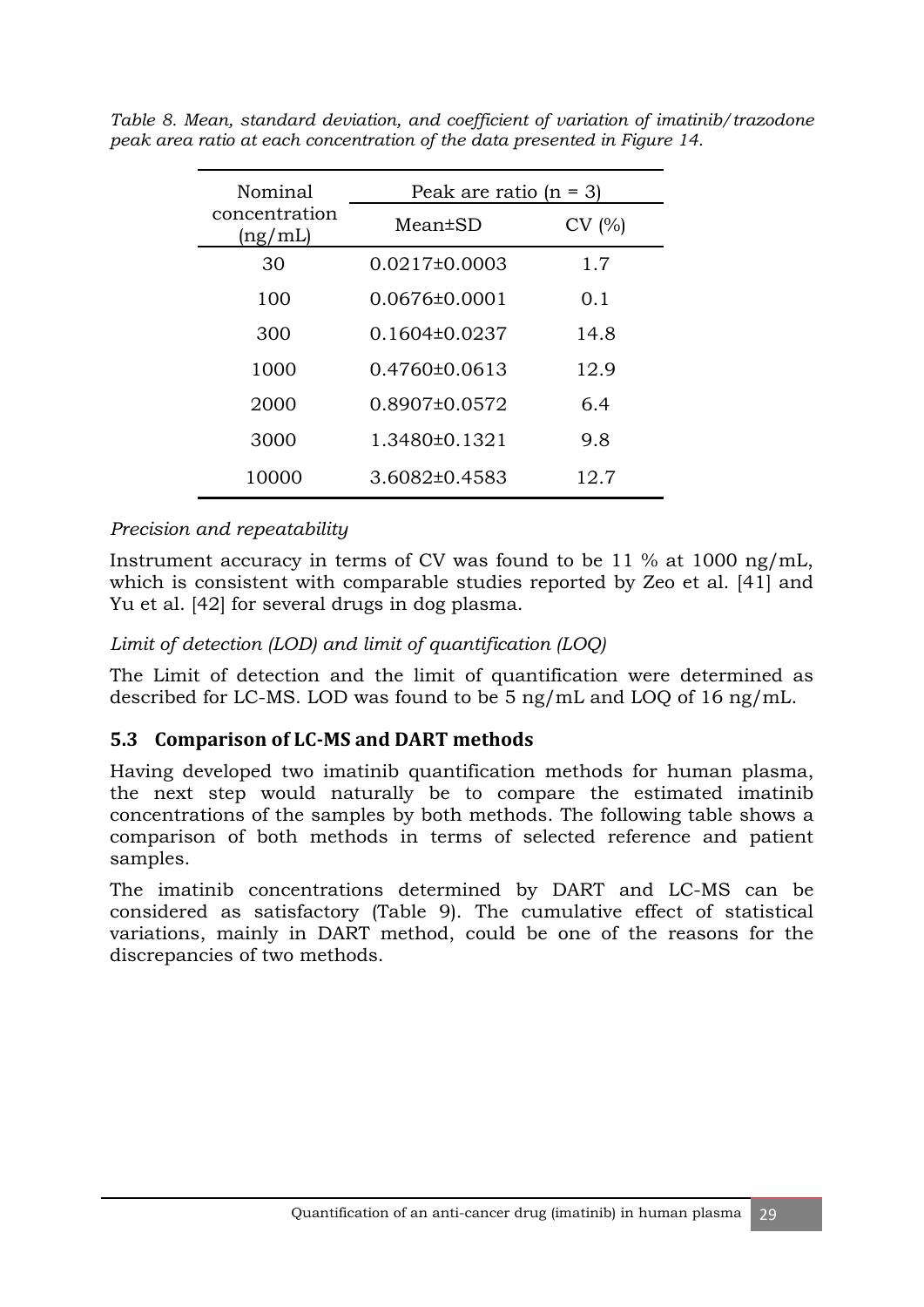| Sample ID |       | Imatinib concentration $(ng/mL)$ |      |
|-----------|-------|----------------------------------|------|
|           |       | LC-MS                            | DART |
|           |       | 439                              | 420  |
| patients  | 5     | 918                              | 1006 |
|           | 11    | 1978                             | 1779 |
|           | E1008 | 1047                             | 1102 |
| Reference | F1008 | 3827                             | 3216 |
|           | F1007 | 247                              | 138  |

*Table 9. Comparison of estimated imatinib concentration in patients and reference samples by LC-MS and DART methods.*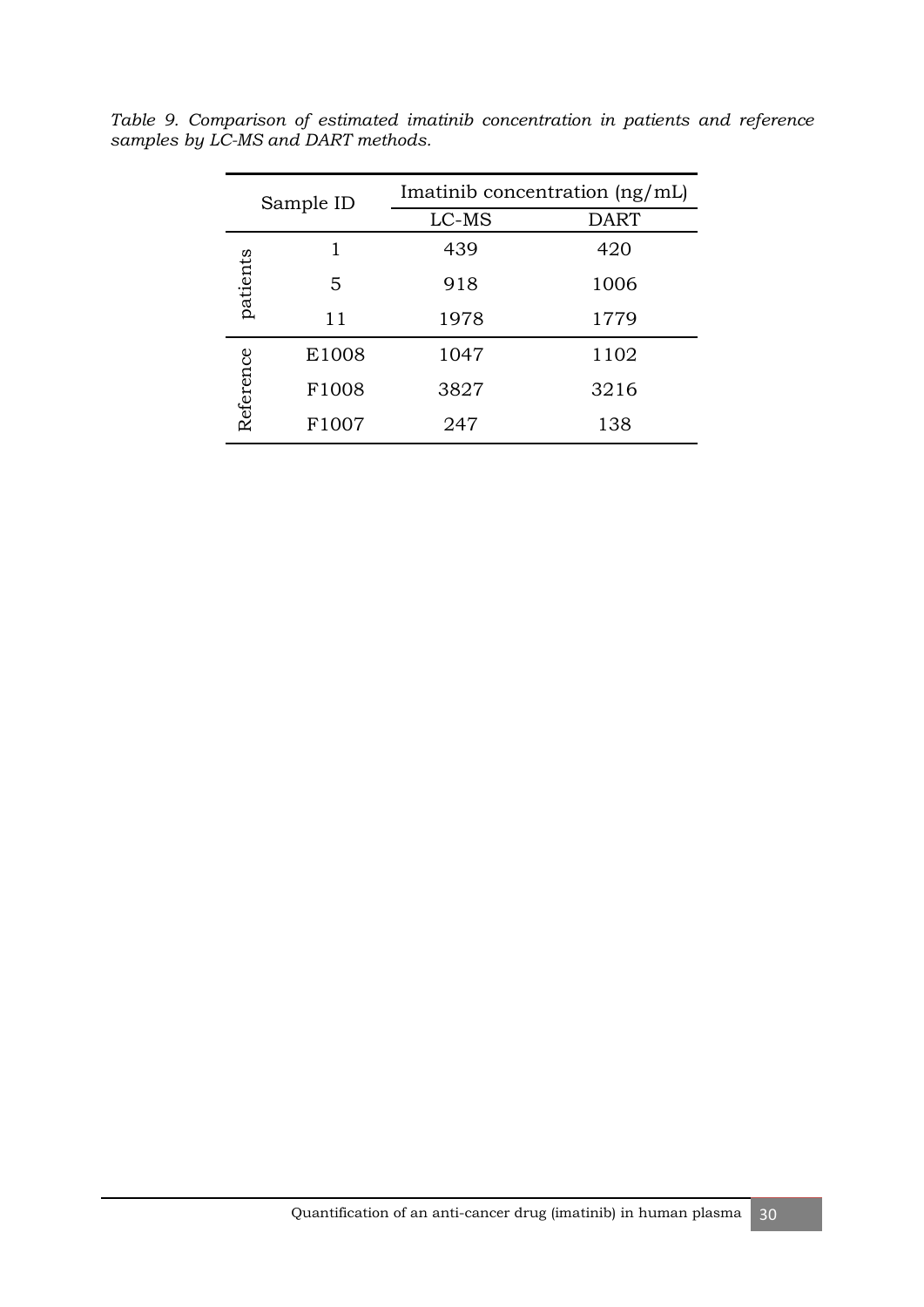## **6 CONCLUSIONS**

A rapid and sensitive method for the analysis of imatinib in plasma is necessary in conducting therapeutic drug monitoring and pharmacokinetic studies. The developed LC-MS (TOF) method is robust and reached the level of sensitivity and reproducibility demanded by clinical patient sample analysis. Hence, the method can be readily incorporated into the day-to-day routine testing of imatinib.

The proposed DART-MS method is capable of delivering analytical results in seconds. It suits for fast quantification of imatinib and has a potential to be even faster and robust for routine analysis.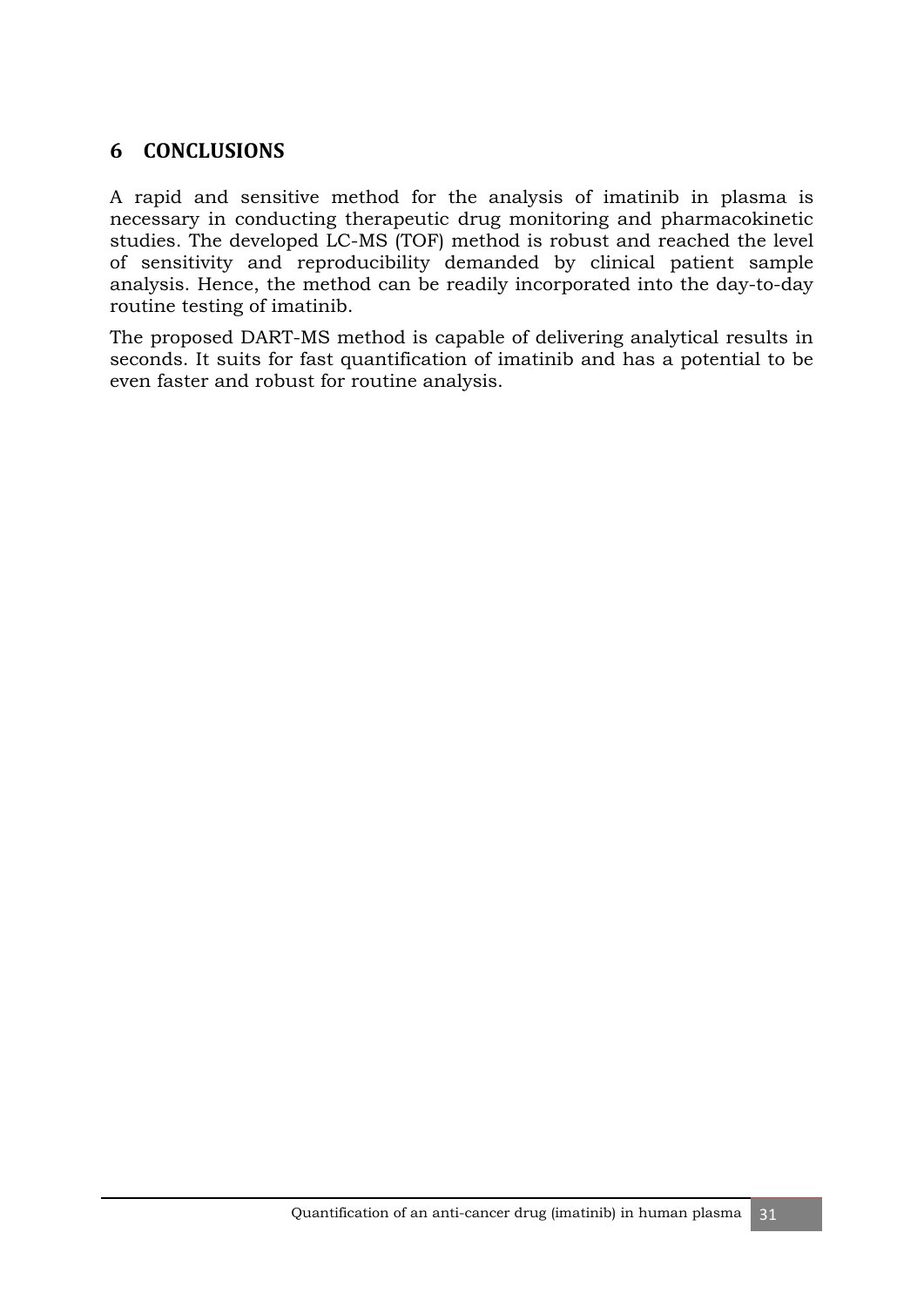## **7 ACKNOWLEDGEMENTS**

This effort does not bear fruits without others support. First, I would like to thank Prof. Jonas Bergquist for accepting me as a master thesis student to the Department of Chemistry, Uppsala University, Sweden. His guidance and support from the start to the end of this project is highly appreciated. My sincere gratitude goes to my supervisor Dr. Kumari Ubhayasekara for the valuable guidance and advice. I have been lucky to have a supervisor who cared so much about my work and responded to my questions and queries so promptly. Her careful editing contributed enormously to the success of this thesis. I am indebted to Dr. Bo Ek for his prompt technical support in carrying out lab experiments. I am grateful to Doc. Tommy Lewander for his invaluable support, inspiration and guidance in the development of DART method. I would also like to thank everyone at the analytical chemistry division for creating a stimulating environment. Last but not least, I express my gratefulness to my loving husband, for being patient and supportive throughout my studies.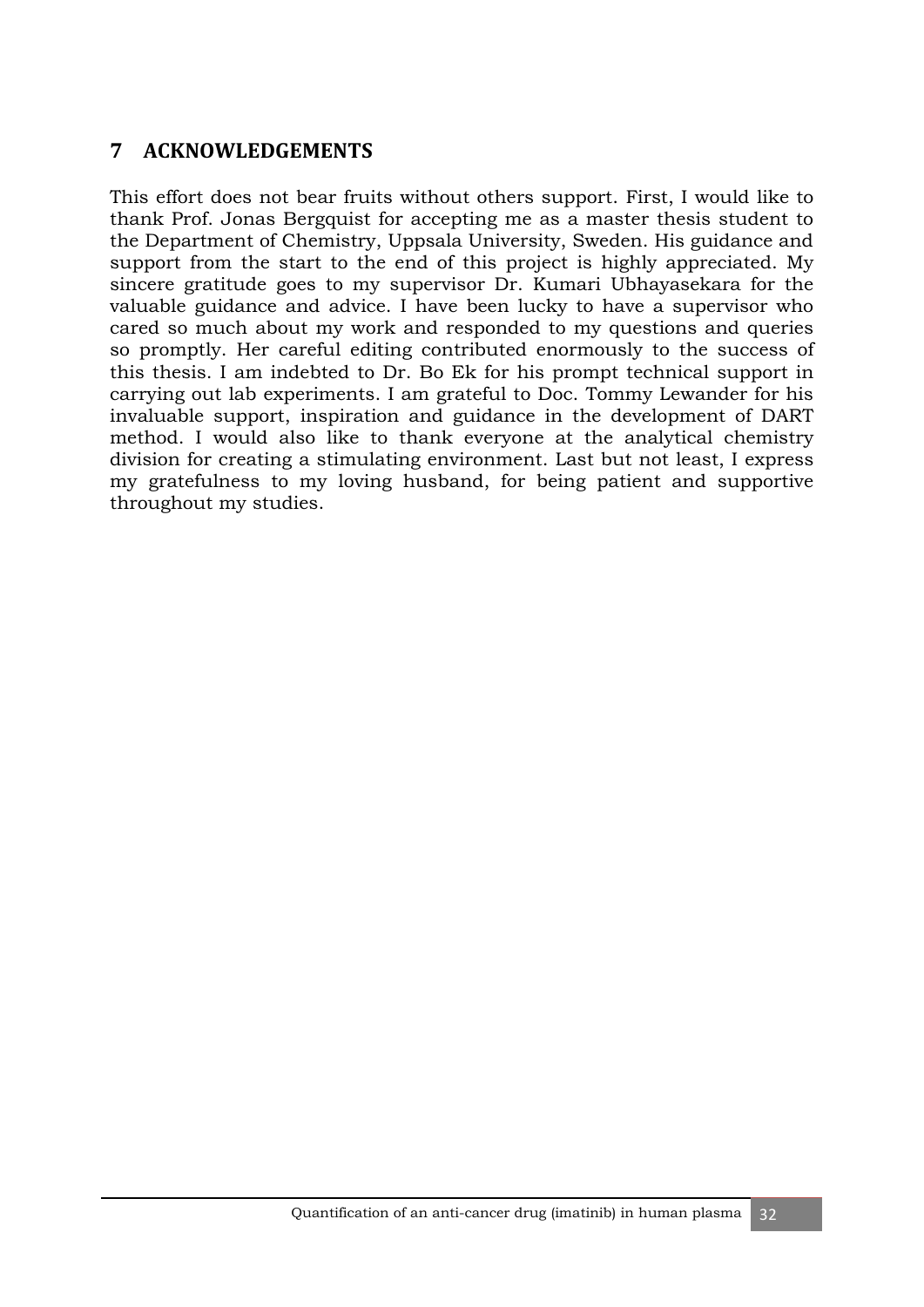## **8 REFERENCES**

- 1. Nowell, P.C. (2007). Discovery of the Philadelphia chromosome: a personal perspective. Journal of Clinical Investigation *117*, 2033.
- 2. Druker, B.J., and Lydon, N.B. (2000). Lessons learned from the development of an ab1 tyrosine kinase inhibitor for chronic myelogenous leukemia. Journal of Clinical Investigation *105*, 3-8.
- 3. Goldman, J.M., and Melo, J.V. (2003). Chronic myeloid leukemia advances in biology and new approaches to treatment. New England Journal of Medicine *349*, 1451-1464.
- 4. Hartmann, J.T., Haap, M., Kopp, H.G., and Lipp, H.P. (2009). Tyrosine kinase inhibitors-a review on pharmacology, metabolism and side effects. Current drug metabolism *10*, 470.
- 5. Von Bubnoff, N., and Duyster, J. (2010). Chronic myelogenous leukemia: treatment and monitoring. Deutsches Arzteblatt International *107*, 114.
- 6. Howlader, N., Noone, A., Krapcho, M., Neyman, N., Aminou, R., Altekruse, S., Kosary, C., Ruhl, J., Tatalovich, Z., and Cho, H. (2012). SEER Cancer Statistics Review, 1975-2009 (Vintage 2009 Populations), Bethesda, MD: National Cancer Institute.
- 7. Peng, B., Lloyd, P., and Schran, H. (2005). Clinical pharmacokinetics of imatinib. Clinical pharmacokinetics *44*, 879-894.
- 8. Capdeville, R., Buchdunger, E., Zimmermann, J., and Matter, A. (2002). Glivec (STI571, imatinib), a rationally developed, targeted anticancer drug. Nature Reviews Drug Discovery *1*, 493-502.
- 9. Kralj, E., Trontelj, J., Pajič, T., and Kristl, A. (2012). Simultaneous measurement of imatinib, nilotinib and dasatinib in dried blood spot by ultra high performance liquid chromatography tandem mass spectrometry. Journal of Chromatography B.
- 10. Picard, S., Titier, K., Etienne, G., Teilhet, E., Ducint, D., Bernard, M.A., Lassalle, R., Marit, G., Reiffers, J., and Begaud, B. (2007). Trough imatinib plasma levels are associated with both cytogenetic and molecular responses to standard-dose imatinib in chronic myeloid leukemia. Blood *109*, 3496-3499.
- 11. Götze, L., Hegele, A., Metzelder, S.K., Renz, H., and Nockher, W.A. (2011). Development and clinical application of a LC-MS/MS method for simultaneous determination of various tyrosine kinase inhibitors in human plasma. Clinica Chimica Acta.
- 12. Awidi, A., Salem, I.I., Najib, N., Mefleh, R., and Tarawneh, B. (2010). Determination of imatinib plasma levels in patients with chronic myeloid leukemia by high performance liquid chromatography– ultraviolet detection and liquid chromatography–tandem mass spectrometry: Methods' comparison. Leukemia research *34*, 714-717.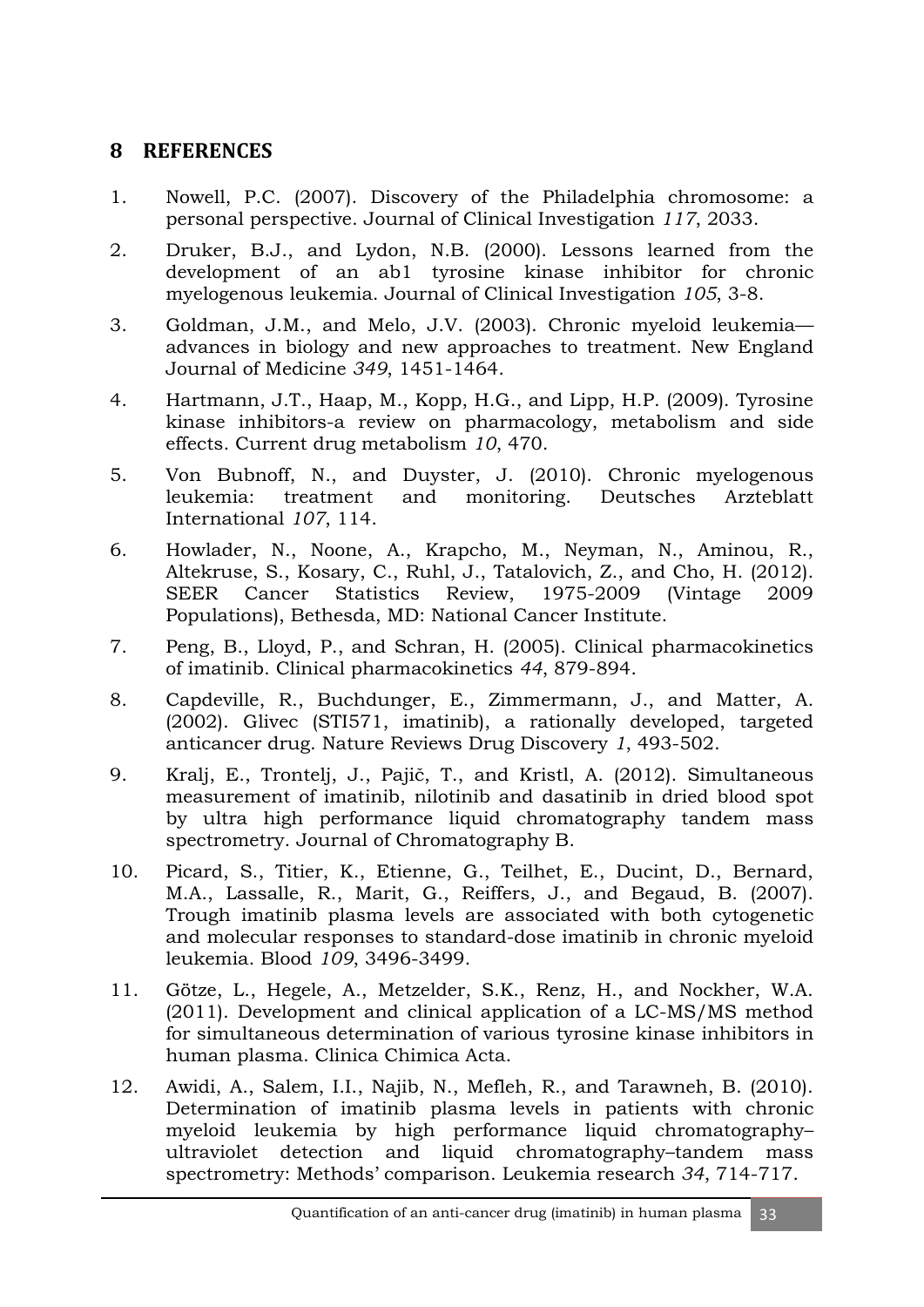- 13. Schleyer, E., Pursche, S., Kohne, C., Schuler, U., Renner, U., Gschaidmeier, H., Freiberg-Richter, J., Leopold, T., Jenke, A., and Bonin, M. (2004). Liquid chromatographic method for detection and quantitation of STI-571 and its main metabolite N-desmethyl-STI in plasma, urine, cerebrospinal fluid, culture medium and cell preparations. Journal of chromatography. B, Analytical technologies in the biomedical and life sciences *799*, 23-36.
- 14. Velpandian, T., Mathur, R., Agarwal, N.K., Arora, B., Kumar, L., and Gupta, S.K. (2004). Development and validation of a simple liquid chromatographic method with ultraviolet detection for the determination of imatinib in biological samples. Journal of Chromatography B *804*, 431-434.
- 15. Widmer, N., Béguin, A., Rochat, B., Buclin, T., Kovacsovics, T., Duchosal, M., Leyvraz, S., Rosselet, A., Biollaz, J., and Decosterd, L. (2004). Determination of imatinib (Gleevec®) in human plasma by solid-phase extraction–liquid chromatography–ultraviolet absorbance detection. Journal of Chromatography B *803*, 285-292.
- 16. Bakhtiar, R., Khemani, L., Hayes, M., Bedman, T., and Tse, F. (2002). Quantification of the anti-leukemia drug STI571 (Gleevec™) and its metabolite (CGP 74588) in monkey plasma using a semi-automated solid phase extraction procedure and liquid chromatography-tandem mass spectrometry. Journal of pharmaceutical and biomedical analysis *28*, 1183-1194.
- 17. Bakhtiar, R., Lohne, J., Ramos, L., Khemani, L., Hayes, M., and Tse, F. (2002). High-throughput quantification of the anti-leukemia drug STI571 (Gleevec™) and its main metabolite (CGP 74588) in human plasma using liquid chromatography–tandem mass spectrometry. Journal of Chromatography B *768*, 325-340.
- 18. Parise, R.A., Ramanathan, R.K., Hayes, M.J., and Egorin, M.J. (2003). Liquid chromatographic–mass spectrometric assay for quantitation of imatinib and its main metabolite (CGP 74588) in plasma. Journal of Chromatography B *791*, 39-44.
- 19. Titier, K., Picard, S., Ducint, D., Teilhet, E., Moore, N., Berthaud, P., Mahon, F.X., and Molimard, M. (2005). Quantification of imatinib in human plasma by high-performance liquid chromatography-tandem mass spectrometry. Therapeutic drug monitoring *27*, 634-640.
- 20. Haouala, A., Zanolari, B., Rochat, B., Montemurro, M., Zaman, K., Duchosal, M., Ris, H., Leyvraz, S., Widmer, N., and Decosterd, L. (2009). Therapeutic drug monitoring of the new targeted anticancer agents imatinib, nilotinib, dasatinib, sunitinib, sorafenib and lapatinib by LC tandem mass spectrometry. Journal of Chromatography B *877*, 1982-1996.
- 21. Honeywell, R., Yarzadah, K., Giovannetti, E., Losekoot, N., Smit, E., Walraven, M., Lind, J., Tibaldi, C., Verheul, H., and Peters, G. (2010). Simple and selective method for the determination of various tyrosine kinase inhibitors used in the clinical setting by liquid chromatography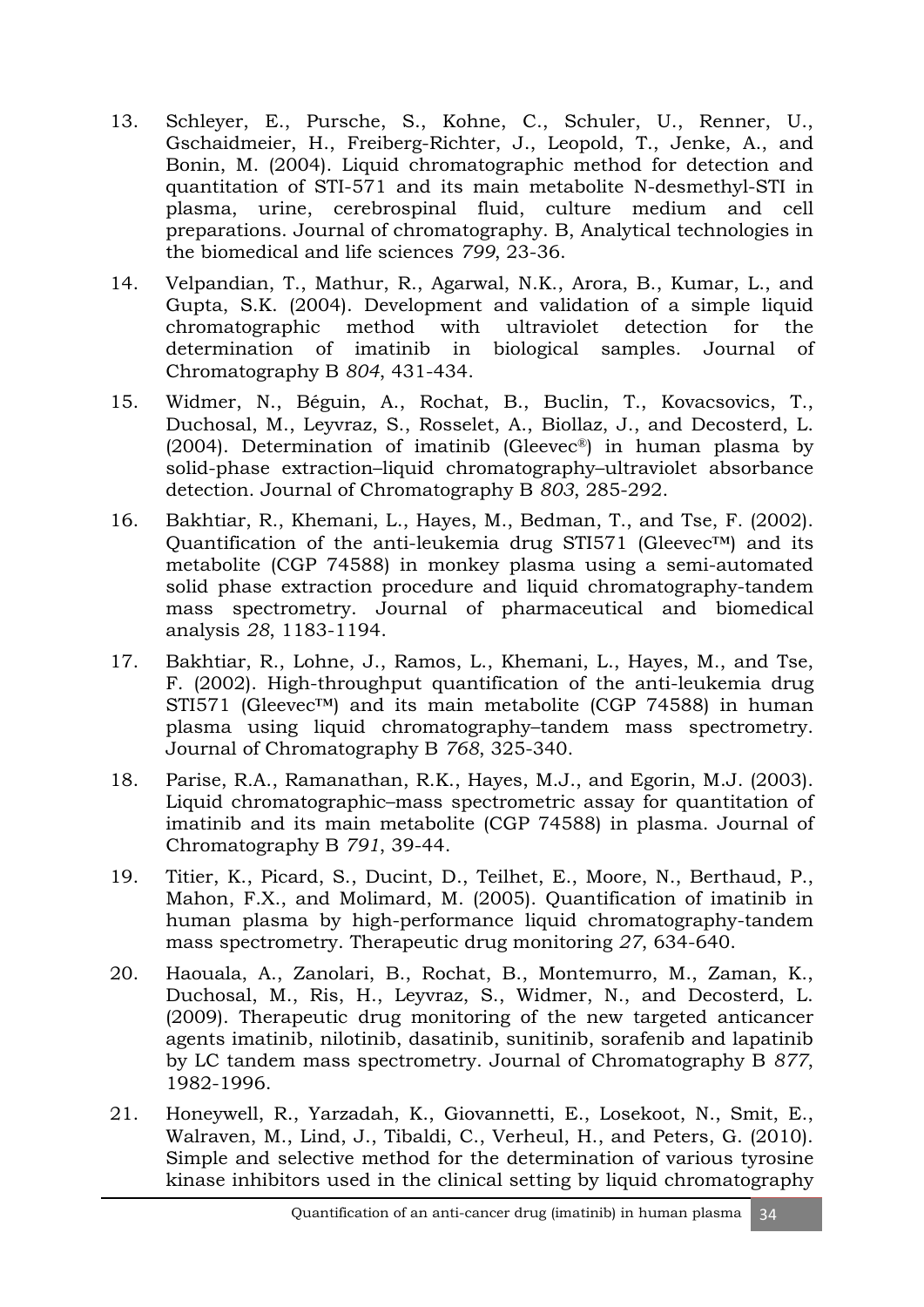tandem mass spectrometry. Journal of Chromatography B *878*, 1059- 1068.

- 22. Bouchet, S., Chauzit, E., Ducint, D., Castaing, N., Canal-Raffin, M., Moore, N., Titier, K., and Molimard, M. (2011). Simultaneous determination of nine tyrosine kinase inhibitors by 96-well solid-phase extraction and ultra performance LC/MS-MS. Clinica Chimica Acta *412*, 1060-1067.
- 23. Oostendorp, R.L., Beijnen, J.H., Schellens, J.H.M., and Tellingen, O. (2007). Determination of imatinib mesylate and its main metabolite (CGP74588) in human plasma and murine specimens by ion‐pairing reversed‐phase high‐performance liquid chromatography. Biomedical Chromatography *21*, 747-754.
- 24. De Francia, S., D'Avolio, A., De Martino, F., Pirro, E., Baietto, L., Siccardi, M., Simiele, M., Racca, S., Saglio, G., and Di Carlo, F. (2009). New HPLC–MS method for the simultaneous quantification of the antileukemia drugs imatinib, dasatinib, and nilotinib in human plasma. Journal of Chromatography B *877*, 1721-1726.
- 25. Haura, E.B., Tanvetyanon, T., Chiappori, A., Williams, C., Simon, G., Antonia, S., Gray, J., Litschauer, S., Tetteh, L., and Neuger, A. (2010). Phase I/II study of the Src inhibitor dasatinib in combination with erlotinib in advanced non–small-cell lung cancer. Journal of Clinical Oncology *28*, 1387-1394.
- 26. Demetri, G.D., Casali, P.G., Blay, J.Y., von Mehren, M., Morgan, J.A., Bertulli, R., Ray-Coquard, I., Cassier, P., Davey, M., and Borghaei, H. (2009). A phase I study of single-agent nilotinib or in combination with imatinib in patients with imatinib-resistant gastrointestinal stromal tumors. Clinical Cancer Research *15*, 5910-5916.
- 27. Elhamili, A., and Bergquist, J. (2011). A method for quantitative analysis of an anticancer drug in human plasma with CE‐ESI‐TOF‐MS. Electrophoresis *32*, 1778-1785.
- 28. Snyder, L.R., Kirkland, J.J., and Dolan, J.W. (2011). Introduction to modern liquid chromatography, (Wiley).
- 29. Varesio, E., Cherkaoui, S., and Veuthey, J.L. (1998). Optimization of CE-ESI-MS parameters for the analysis of ecstasy and derivatives in urine. Journal of High Resolution Chromatography *21*, 653-657.
- 30. Fenn, J.B., Mann, M., Meng, C.K., Wong, S.F., and Whitehouse, C.M. (1989). Electrospray ionization for mass spectrometry of large biomolecules. Science (New York, NY) *246*, 64.
- 31. Wiley, W., and McLaren, I.H. (1955). Time‐of‐flight mass spectrometer with improved resolution. Review of Scientific Instruments *26*, 1150- 1157.
- 32. Cody, R.B., Laramée, J.A., and Durst, H.D. (2005). Versatile new ion source for the analysis of materials in open air under ambient conditions. Analytical Chemistry *77*, 2297-2302.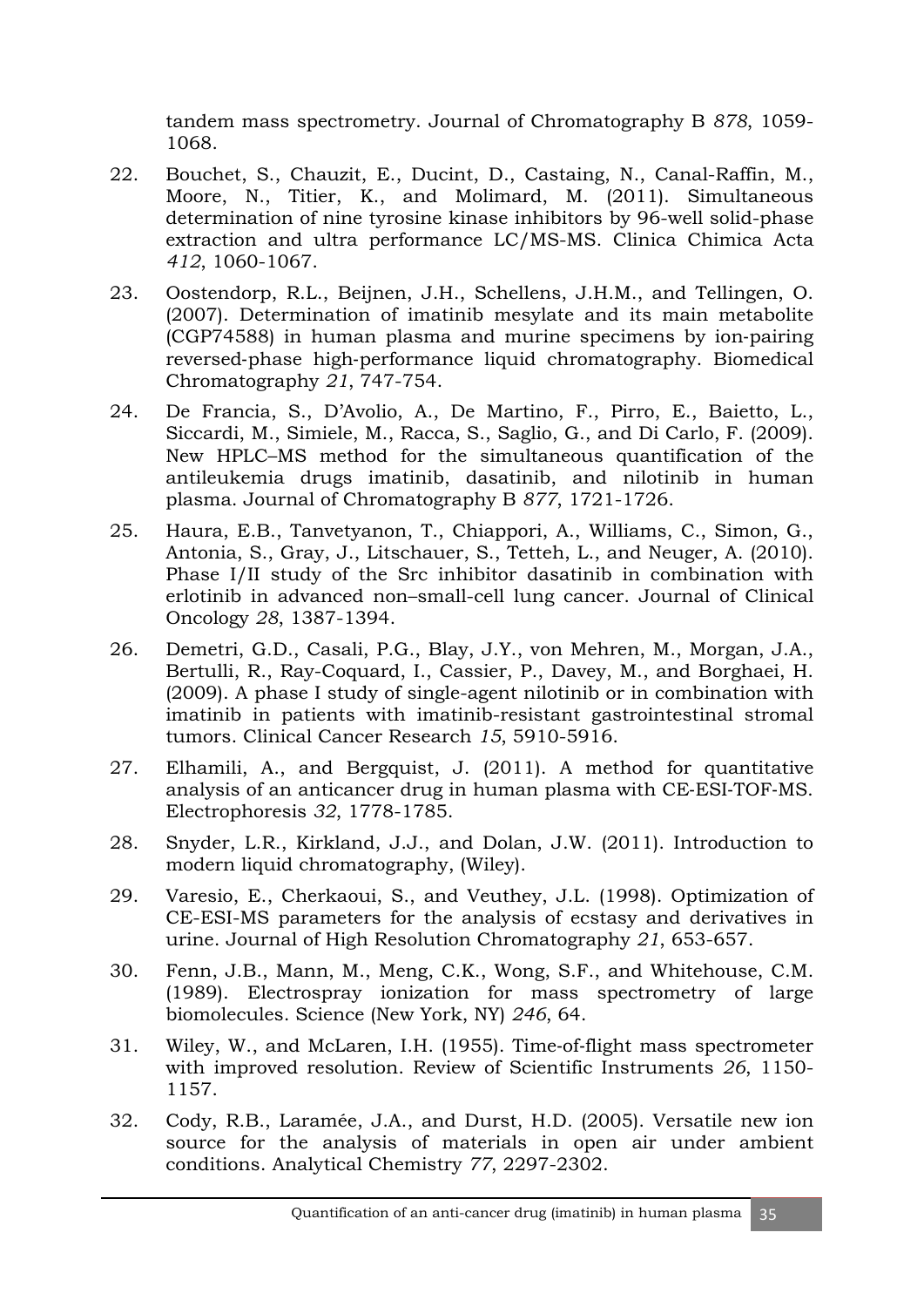- 33. Cody, R.B., Laramée, J.A., Nilles, J.M., and Durst, H.D. (2005). Direct Analysis in Real Time (DARTtm) Mass Spectrometry. JEOL News *40*.
- 34. Penning, F. (1927). Über Ionisation durch metastabile Atome. Naturwissenschaften *15*, 818-818.
- 35. Banerjee, S., Madhusudanan, K., Chattopadhyay, S.K., Rahman, L.U., and Khanuja, S.P.S. (2008). Expression of tropane alkaloids in the hairy root culture of Atropa acuminata substantiated by DART mass spectrometric technique. Biomedical Chromatography *22*, 830-834.
- 36. Bennett, M.J., and Steiner, R.R. (2009). Detection of Gamma‐Hydroxybutyric Acid in Various Drink Matrices via AccuTOF‐DART\*. Journal of forensic sciences *54*, 370-375.
- 37. Cajka, T., Vaclavik, L., Riddellova, K., and Hajslova, J. (2008). GC-TOF-MS and DART-TOF-MS: Challenges in the Analysis of Soft Drinks. LC GC Europe solutions for separation scientist *21*, 250.
- 38. Pfaff, A.M., and Steiner, R.R. (2011). Development and validation of AccuTOF-DART™ as a screening method for analysis of bank security device and pepper spray components. Forensic science international *206*, 62-70.
- 39. Steiner, R.R., and Larson, R.L. (2009). Validation of the direct analysis in real time source for use in forensic drug screening. Journal of forensic sciences *54*, 617-622.
- 40. Nilles, J.M., Connell, T.R., and Durst, H.D. (2009). Quantitation of chemical warfare agents using the direct analysis in real time (DART) technique. Analytical chemistry *81*, 6744-6749.
- 41. Zhao, Y., Lam, M., Wu, D., and Mak, R. (2008). Quantification of small molecules in plasma with direct analysis in real time tandem mass spectrometry, without sample preparation and liquid chromatographic separation. Rapid Communications in Mass Spectrometry *22*, 3217- 3224.
- 42. Yu, S., Crawford, E., Tice, J., Musselman, B., and Wu, J.T. (2008). Bioanalysis without sample cleanup or chromatography: the evaluation and initial implementation of direct analysis in real time ionization mass spectrometry for the quantification of drugs in biological matrixes. Analytical chemistry *81*, 193-202.
- 43. Wang, H., Liu, J., Cooks, R.G., and Ouyang, Z. (2010). Paper spray for direct analysis of complex mixtures using mass spectrometry. Angewandte Chemie *122*, 889-892.
- 44. Food, U. (2001). Drug Administration. FDA Guidance for Industry: Bioanalytical Method Validation. US Department of Health and Human Services. Food and Drug Administration, Center for Drug Evaluation and Research: Rockville, MD.
- 45. Marull, M., and Rochat, B. (2006). Fragmentation study of imatinib and characterization of new imatinib metabolites by liquid